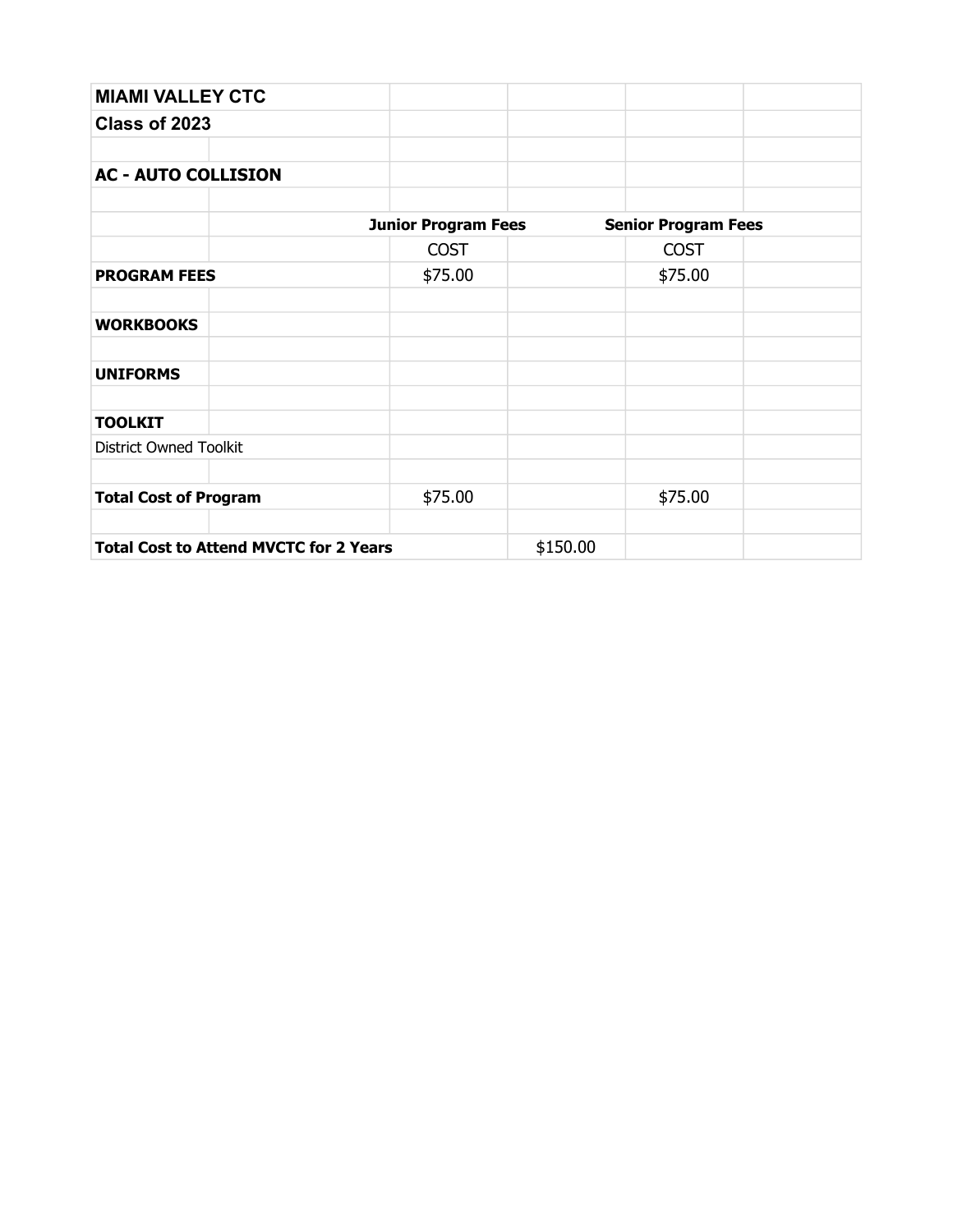| <b>MIAMI VALLEY CTC</b>                       |                            |          |                            |  |
|-----------------------------------------------|----------------------------|----------|----------------------------|--|
| Class of 2023                                 |                            |          |                            |  |
|                                               |                            |          |                            |  |
| <b>AD - ARCHITECTURAL DRAFTING</b>            |                            |          |                            |  |
|                                               |                            |          |                            |  |
|                                               | <b>Junior Program Fees</b> |          | <b>Senior Program Fees</b> |  |
|                                               | <b>COST</b>                |          | <b>COST</b>                |  |
| <b>PROGRAM FEES</b>                           | \$75.00                    |          | \$75.00                    |  |
|                                               |                            |          |                            |  |
| <b>WORKBOOKS</b>                              |                            |          |                            |  |
|                                               |                            |          |                            |  |
| <b>UNIFORMS</b>                               |                            |          |                            |  |
|                                               |                            |          |                            |  |
| <b>TOOLKIT</b>                                |                            |          |                            |  |
|                                               |                            |          |                            |  |
| <b>Total Cost of Program</b>                  | \$75.00                    |          | \$75.00                    |  |
|                                               |                            |          |                            |  |
| <b>Total Cost to Attend MVCTC for 2 years</b> |                            | \$150.00 |                            |  |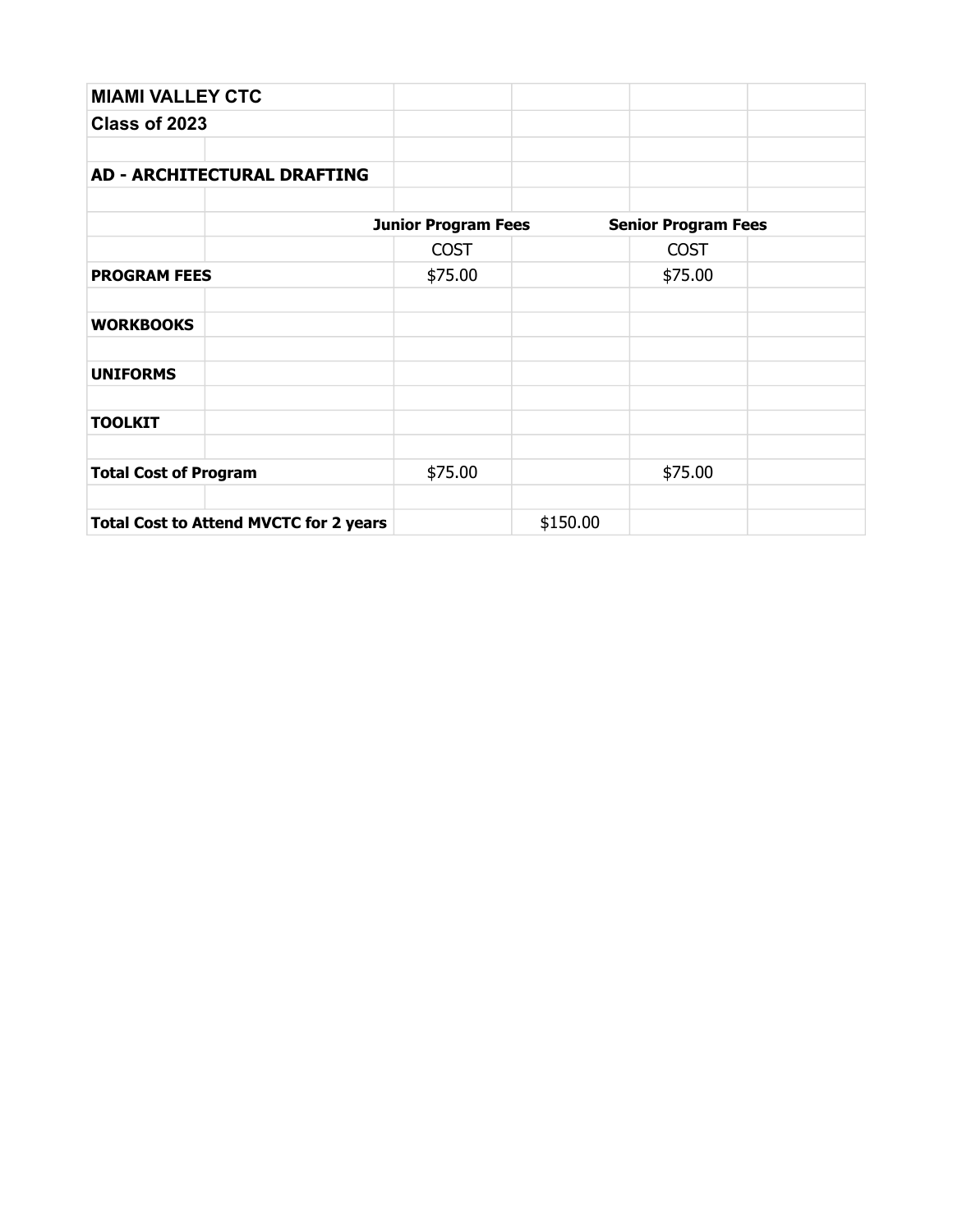| <b>MIAMI VALLEY CTC</b>                        |                            |          |                            |  |
|------------------------------------------------|----------------------------|----------|----------------------------|--|
| Class of 2023                                  |                            |          |                            |  |
|                                                |                            |          |                            |  |
| <b>AM - AVIATION MAINTENANCE TECHNICIAN</b>    |                            |          |                            |  |
|                                                |                            |          |                            |  |
|                                                | <b>Junior Program Fees</b> |          | <b>Senior Program Fees</b> |  |
|                                                | <b>COST</b>                |          | <b>COST</b>                |  |
| <b>PROGRAM FEES</b>                            | \$75.00                    |          | \$75.00                    |  |
| <b>WORKBOOKS</b>                               | \$202.00                   |          | \$90.00                    |  |
| FAR Book - Jr.                                 |                            |          |                            |  |
| General Textbook & Online Study Guide - Jr.    |                            |          |                            |  |
| Airframe Textbook & Online Study Guide - Jr.   |                            |          |                            |  |
| Powerplant Textbook & Online Study Guide - Sr. |                            |          |                            |  |
|                                                |                            |          |                            |  |
| <b>UNIFORMS</b>                                | \$42.00                    |          |                            |  |
| 2 Lab Shirts                                   |                            |          |                            |  |
| <b>TOOLKIT</b>                                 | \$55.00                    |          |                            |  |
| Meter Kit                                      |                            |          |                            |  |
| Safety Glasses - Jr. & Sr.                     |                            |          |                            |  |
| AC 43.13 Book                                  |                            |          |                            |  |
| <b>Total Cost of Program</b>                   | \$374.00                   |          | \$165.00                   |  |
|                                                |                            |          |                            |  |
| <b>Total Cost to Attend MVCTC for 2 years</b>  |                            | \$539.00 |                            |  |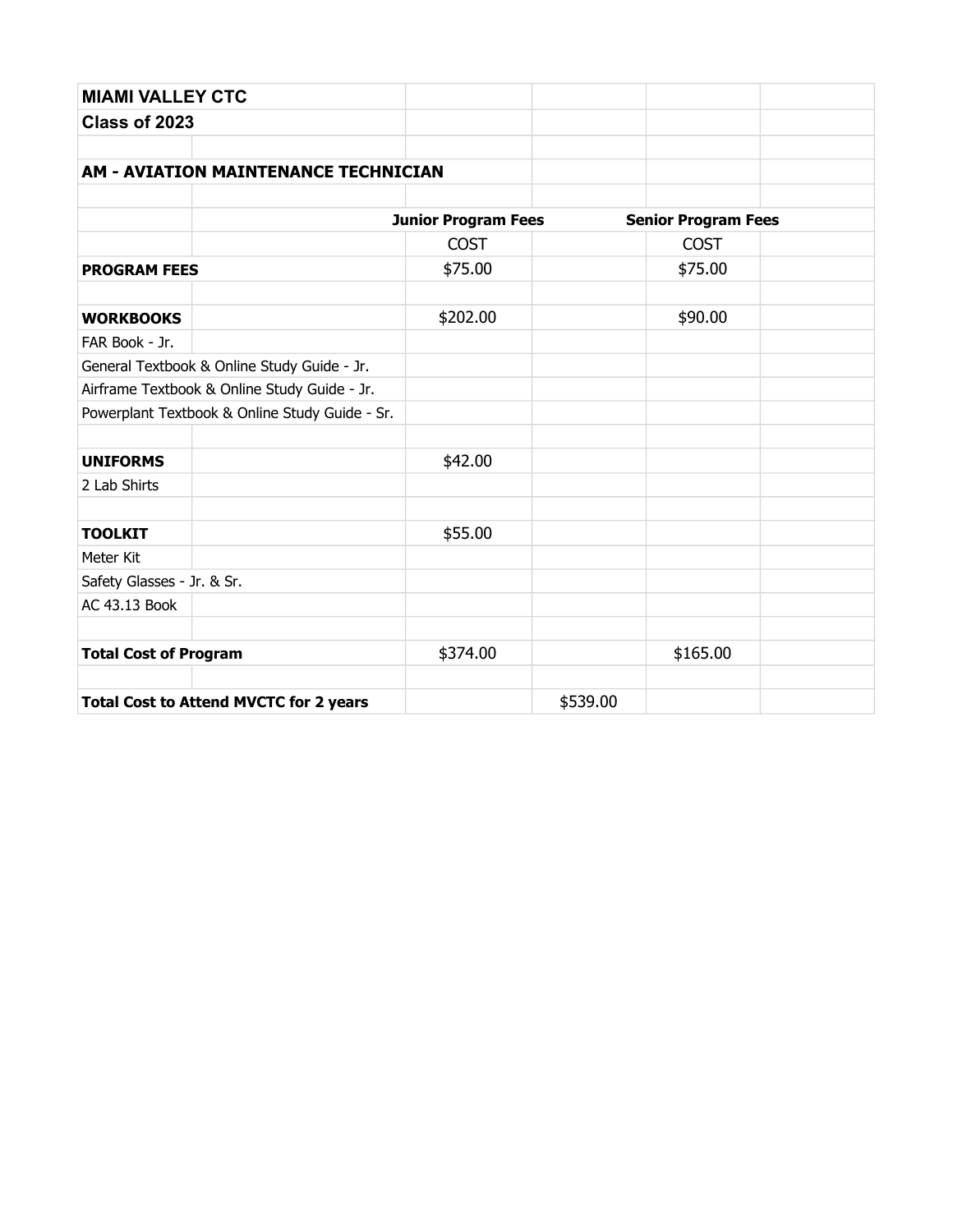| <b>MIAMI VALLEY CTC</b>                       |                            |          |                            |  |
|-----------------------------------------------|----------------------------|----------|----------------------------|--|
| Class of 2023                                 |                            |          |                            |  |
|                                               |                            |          |                            |  |
| <b>AN - ANIMAL CARE &amp; MANAGEMENT</b>      |                            |          |                            |  |
|                                               |                            |          |                            |  |
|                                               | <b>Junior Program Fees</b> |          | <b>Senior Program Fees</b> |  |
|                                               | <b>COST</b>                |          | <b>COST</b>                |  |
| <b>PROGRAM FEES</b>                           | \$75.00                    |          | \$75.00                    |  |
|                                               |                            |          |                            |  |
| <b>WORKBOOKS</b>                              |                            |          |                            |  |
|                                               |                            |          |                            |  |
| <b>UNIFORMS</b>                               | \$240.00                   |          | \$240.00                   |  |
| 5 Scrub Tops - Jr. & Sr.                      |                            |          |                            |  |
| 5 Scrub Pants - Jr. & Sr.                     |                            |          |                            |  |
|                                               |                            |          |                            |  |
| <b>TOOLKIT</b>                                |                            |          |                            |  |
|                                               |                            |          |                            |  |
| <b>Total Cost of Program</b>                  | \$315.00                   |          | \$315.00                   |  |
|                                               |                            |          |                            |  |
| <b>Total Cost to Attend MVCTC for 2 years</b> |                            | \$630.00 |                            |  |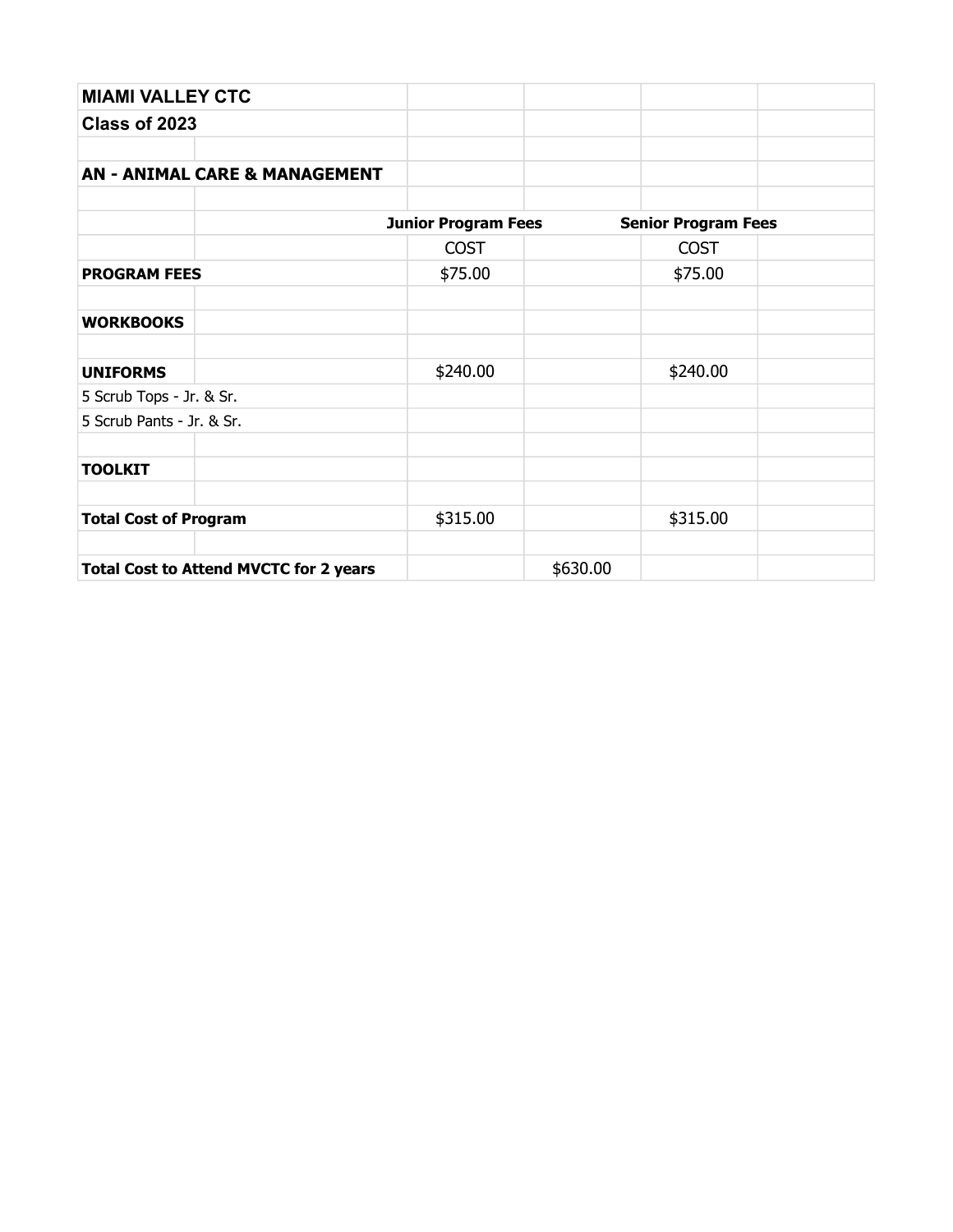| <b>MIAMI VALLEY CTC</b>                       |                            |          |                            |  |
|-----------------------------------------------|----------------------------|----------|----------------------------|--|
| Class of 2023                                 |                            |          |                            |  |
|                                               |                            |          |                            |  |
| <b>AR - AGRICULTURE PRODUCTION</b>            |                            |          |                            |  |
|                                               |                            |          |                            |  |
|                                               | <b>Junior Program Fees</b> |          | <b>Senior Program Fees</b> |  |
|                                               | <b>COST</b>                |          | <b>COST</b>                |  |
| <b>PROGRAM FEES</b>                           | \$75.00                    |          | \$75.00                    |  |
|                                               |                            |          |                            |  |
| <b>WORKBOOKS</b>                              |                            |          |                            |  |
|                                               |                            |          |                            |  |
| <b>UNIFORMS</b>                               | \$76.00                    |          | \$76.00                    |  |
| 1 Program Polo - Jr. & Sr.                    |                            |          |                            |  |
| 1 Program Hoodie - Jr. & Sr.                  |                            |          |                            |  |
| 2 Program T-Shirts - Jr. & Sr.                |                            |          |                            |  |
|                                               |                            |          |                            |  |
| <b>TOOLKIT</b>                                |                            |          |                            |  |
|                                               |                            |          |                            |  |
| <b>Total Cost of Program</b>                  | \$151.00                   |          | \$151.00                   |  |
|                                               |                            |          |                            |  |
| <b>Total Cost to Attend MVCTC for 2 years</b> |                            | \$302.00 |                            |  |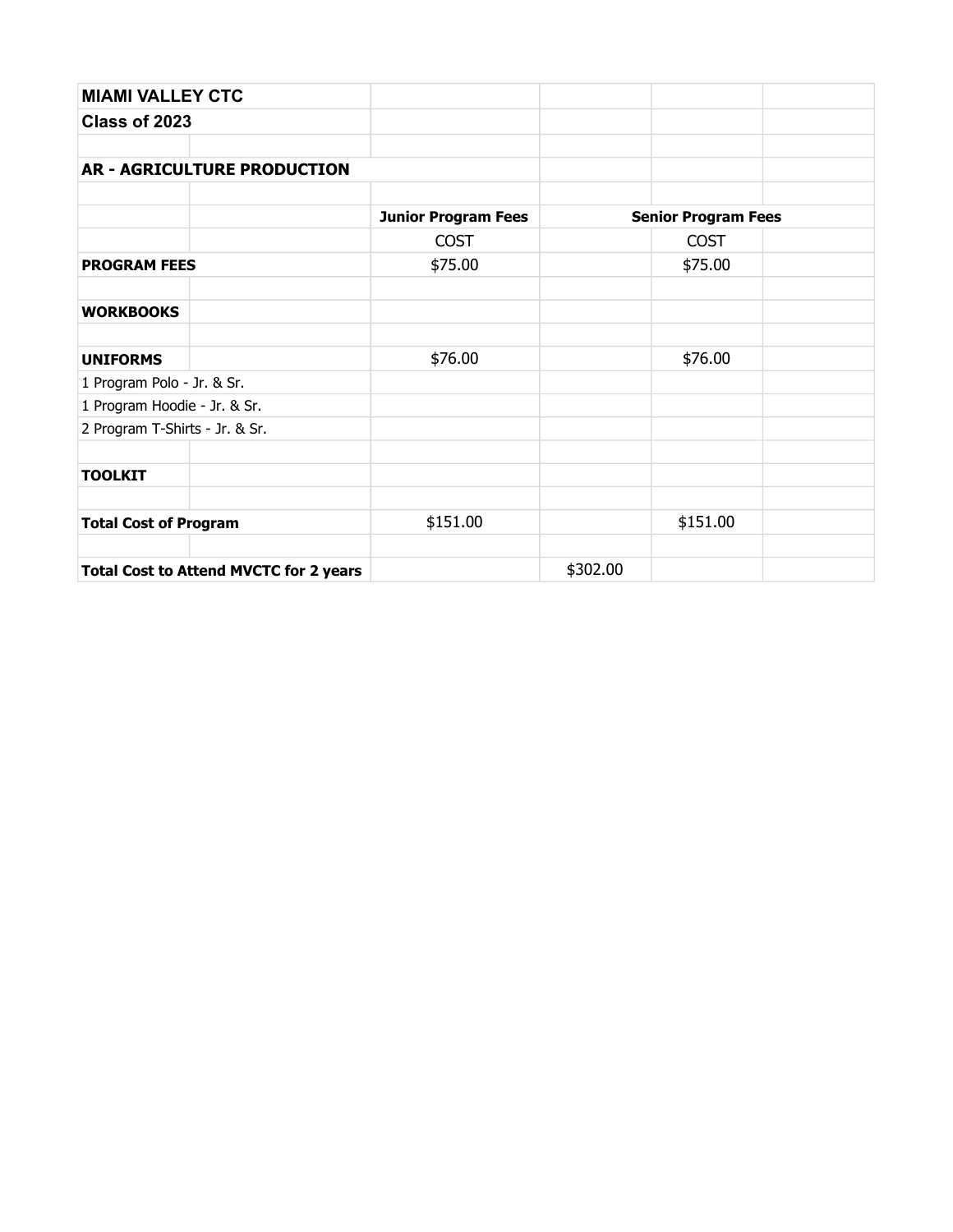| <b>MIAMI VALLEY CTC</b>                       |                            |          |                            |  |
|-----------------------------------------------|----------------------------|----------|----------------------------|--|
| Class of 2023                                 |                            |          |                            |  |
|                                               |                            |          |                            |  |
| <b>AS - AUTO SERVICES</b>                     |                            |          |                            |  |
|                                               |                            |          |                            |  |
|                                               | <b>Junior Program Fees</b> |          | <b>Senior Program Fees</b> |  |
|                                               | <b>COST</b>                |          | <b>COST</b>                |  |
| <b>PROGRAM FEES</b>                           | \$75.00                    |          | \$75.00                    |  |
|                                               |                            |          |                            |  |
| <b>WORKBOOKS</b>                              |                            |          |                            |  |
| <b>UNIFORMS</b>                               |                            |          |                            |  |
| <b>TOOLKIT</b>                                |                            |          |                            |  |
| <b>District Owned Toolkit</b>                 |                            |          |                            |  |
| <b>Total Cost of Program</b>                  | \$75.00                    |          | \$75.00                    |  |
|                                               |                            |          |                            |  |
| <b>Total Cost to Attend MVCTC for 2 years</b> |                            | \$150.00 |                            |  |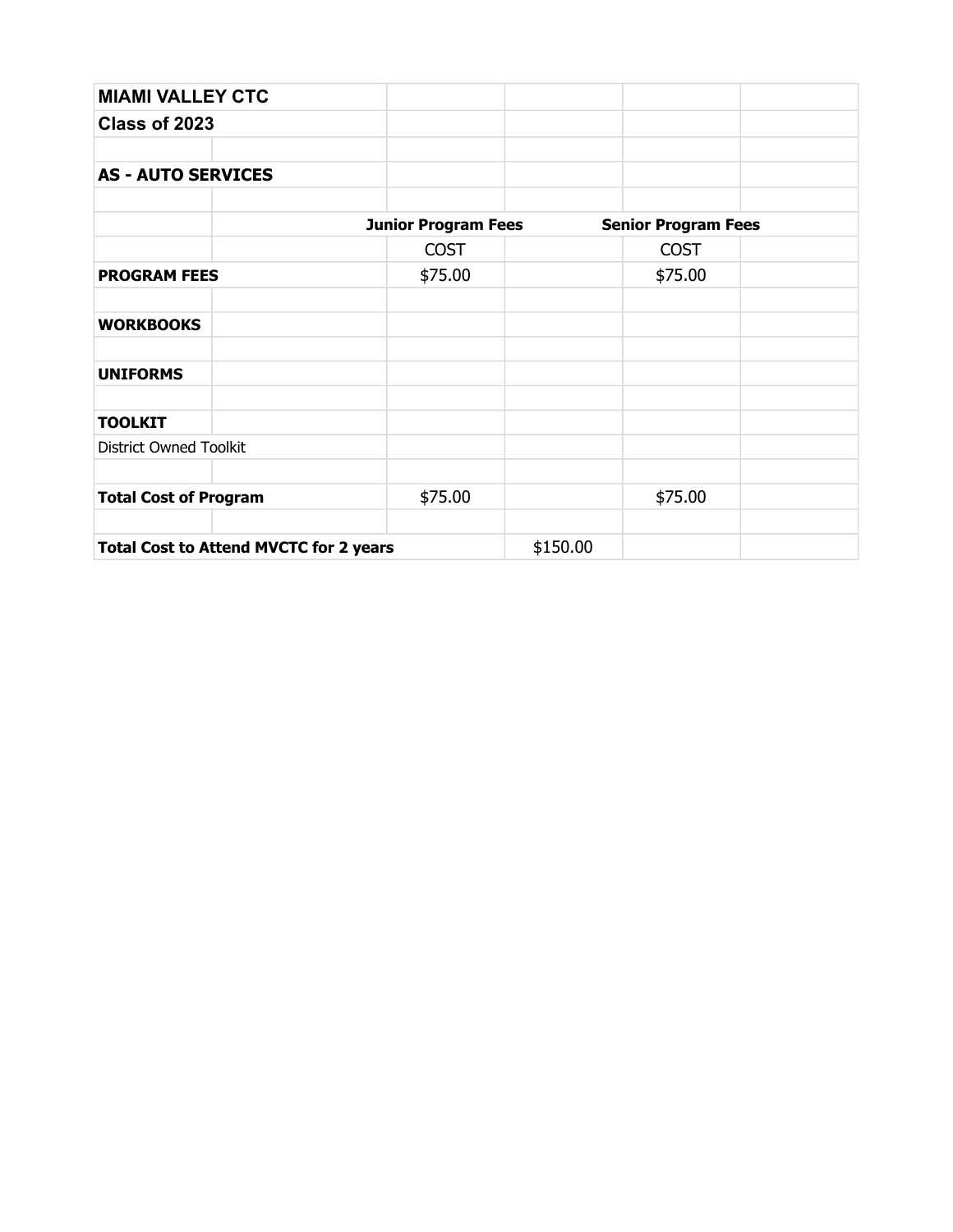| <b>MIAMI VALLEY CTC</b>                       |                            |          |                            |  |
|-----------------------------------------------|----------------------------|----------|----------------------------|--|
| Class of 2023                                 |                            |          |                            |  |
|                                               |                            |          |                            |  |
| <b>AT - AUTOMOTIVE TECHNOLOGY</b>             |                            |          |                            |  |
|                                               | <b>Junior Program Fees</b> |          | <b>Senior Program Fees</b> |  |
|                                               | <b>COST</b>                |          | <b>COST</b>                |  |
| <b>PROGRAM FEES</b>                           | \$75.00                    |          | \$75.00                    |  |
| <b>WORKBOOKS</b>                              |                            |          |                            |  |
| <b>UNIFORMS</b>                               |                            |          |                            |  |
| <b>TOOLKIT</b>                                |                            |          |                            |  |
| <b>District Owned Toolkit</b>                 |                            |          |                            |  |
| Safety Glasses                                |                            |          |                            |  |
| <b>Total Cost of Program</b>                  | \$75.00                    |          | \$75.00                    |  |
| <b>Total Cost to Attend MVCTC for 2 years</b> |                            | \$150.00 |                            |  |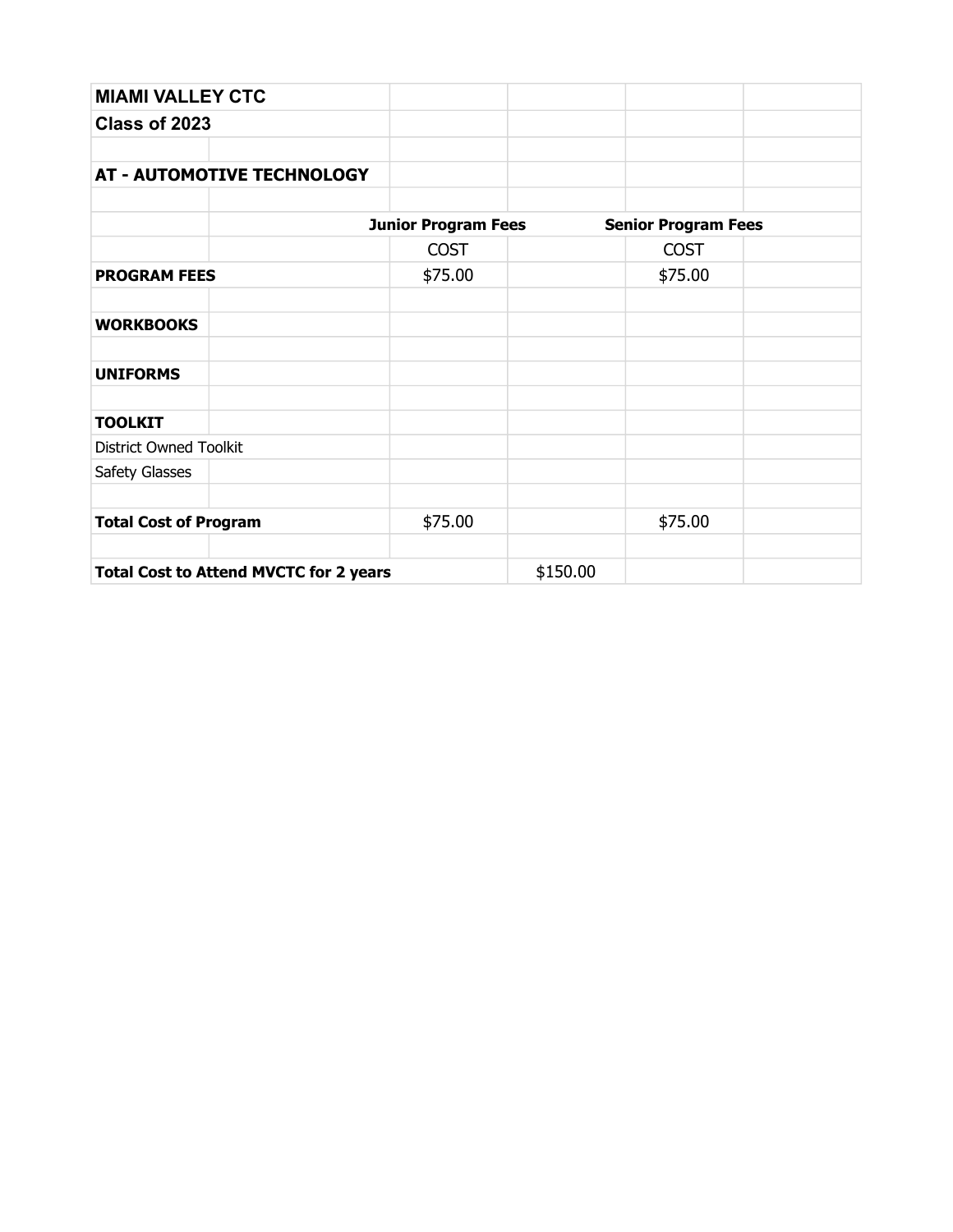| <b>MIAMI VALLEY CTC</b>                       |                            |          |                            |  |
|-----------------------------------------------|----------------------------|----------|----------------------------|--|
| Class of 2023                                 |                            |          |                            |  |
|                                               |                            |          |                            |  |
| <b>BO - BUSINESS OWNERSHIP</b>                |                            |          |                            |  |
|                                               |                            |          |                            |  |
|                                               | <b>Junior Program Fees</b> |          | <b>Senior Program Fees</b> |  |
|                                               | <b>COST</b>                |          | <b>COST</b>                |  |
| <b>PROGRAM FEES</b>                           | \$75.00                    |          | \$75.00                    |  |
|                                               |                            |          |                            |  |
| <b>WORKBOOKS</b>                              |                            |          |                            |  |
|                                               |                            |          |                            |  |
| <b>UNIFORMS</b>                               |                            |          |                            |  |
|                                               |                            |          |                            |  |
| <b>TOOLKIT</b>                                |                            |          |                            |  |
| Flash Drive                                   |                            |          |                            |  |
|                                               |                            |          |                            |  |
| <b>Total Cost of Program</b>                  | \$75.00                    |          | \$75.00                    |  |
|                                               |                            |          |                            |  |
| <b>Total Cost to Attend MVCTC for 2 years</b> |                            | \$150.00 |                            |  |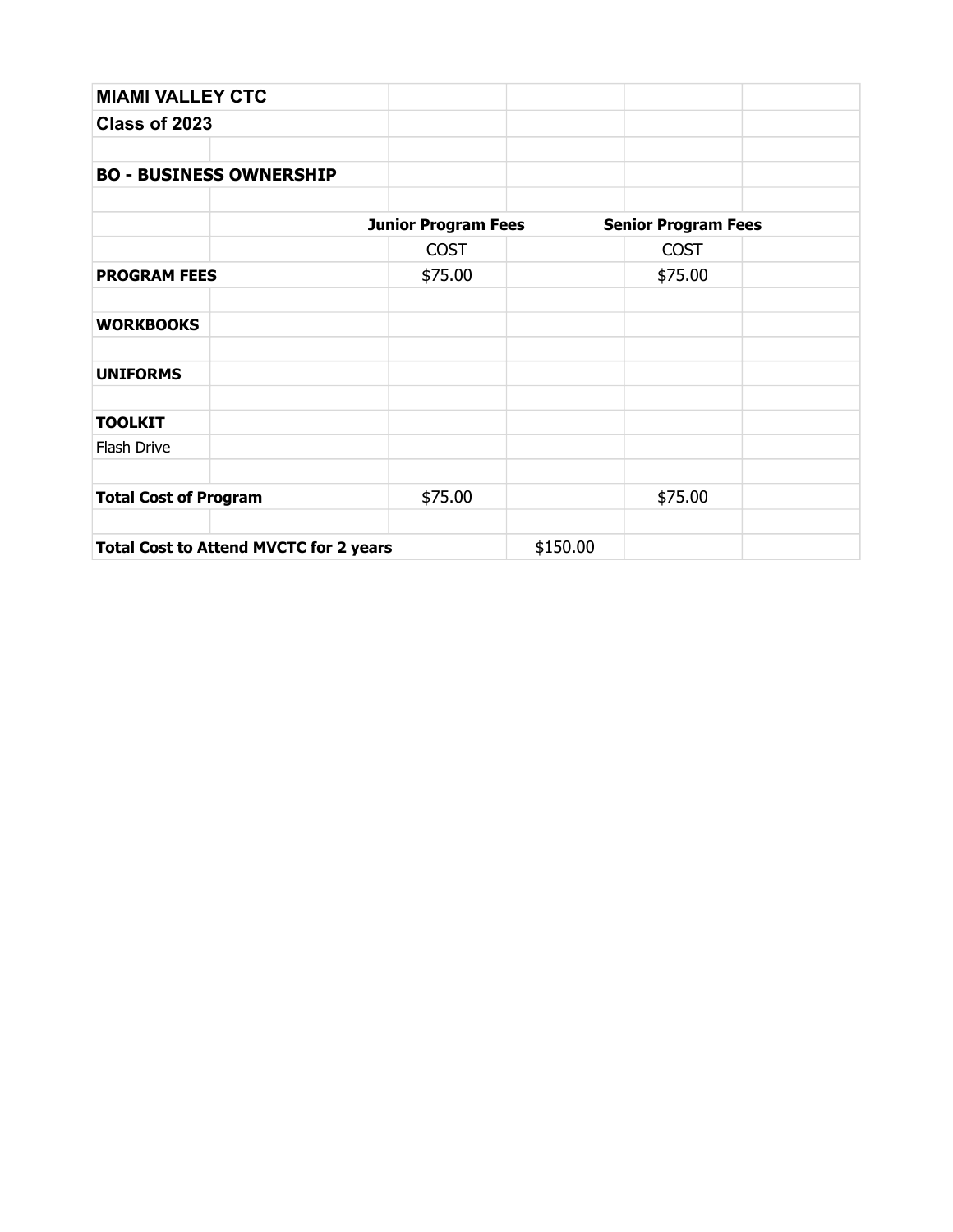| <b>MIAMI VALLEY CTC</b>                       |                            |          |                            |  |
|-----------------------------------------------|----------------------------|----------|----------------------------|--|
| Class of 2023                                 |                            |          |                            |  |
| <b>BT - BIOTECHNOLOGY</b>                     |                            |          |                            |  |
|                                               | <b>Junior Program Fees</b> |          | <b>Senior Program Fees</b> |  |
|                                               | <b>COST</b>                |          | <b>COST</b>                |  |
| <b>PROGRAM FEES</b>                           | \$75.00                    |          | \$75.00                    |  |
| <b>WORKBOOKS</b>                              | \$22.00                    |          |                            |  |
| Lab Notebook                                  |                            |          |                            |  |
| <b>UNIFORMS</b>                               | \$94.00                    |          |                            |  |
| 1 Polo Shirt                                  |                            |          |                            |  |
| 1 Lab Coat                                    |                            |          |                            |  |
| 1 Hooded Sweatshirt                           |                            |          |                            |  |
| 1 T-Shirt                                     |                            |          |                            |  |
| <b>TOOLKIT</b>                                |                            |          |                            |  |
| Safety Goggles                                |                            |          |                            |  |
| <b>Total Cost of Program</b>                  | \$191.00                   |          | \$75.00                    |  |
| <b>Total Cost to Attend MVCTC for 2 years</b> |                            | \$266.00 |                            |  |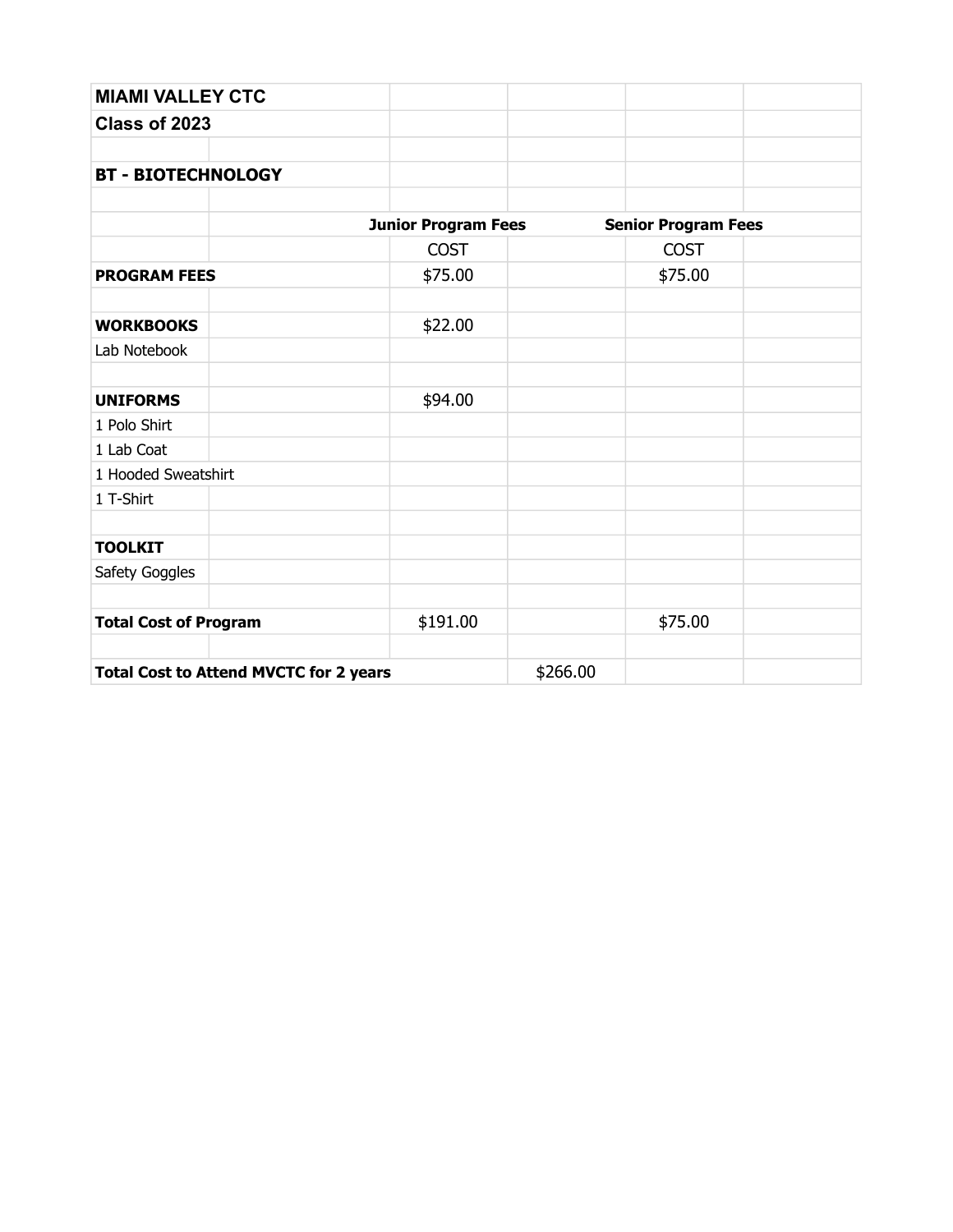| <b>MIAMI VALLEY CTC</b>                       |                            |          |                            |  |
|-----------------------------------------------|----------------------------|----------|----------------------------|--|
| Class of 2023                                 |                            |          |                            |  |
| <b>CA - CULINARY ARTS</b>                     |                            |          |                            |  |
|                                               | <b>Junior Program Fees</b> |          | <b>Senior Program Fees</b> |  |
|                                               | <b>COST</b>                |          | <b>COST</b>                |  |
| <b>PROGRAM FEES</b>                           | \$75.00                    |          | \$75.00                    |  |
| <b>WORKBOOKS</b>                              | \$51.00                    |          |                            |  |
| ServSafe Book                                 |                            |          |                            |  |
| <b>UNIFORMS</b>                               | \$100.00                   |          | \$58.00                    |  |
| 4 Chef Coats - Jr.                            |                            |          |                            |  |
| 2 Chef Hats - Jr.                             |                            |          |                            |  |
| 2 Chef Coats - Sr.                            |                            |          |                            |  |
| 2 Chef Hats - Sr.                             |                            |          |                            |  |
| <b>TOOLKIT</b>                                | \$15.00                    |          |                            |  |
| Thermometer and Markers                       |                            |          |                            |  |
| <b>Total Cost of Program</b>                  | \$241.00                   |          | \$133.00                   |  |
| <b>Total Cost to Attend MVCTC for 2 years</b> |                            | \$374.00 |                            |  |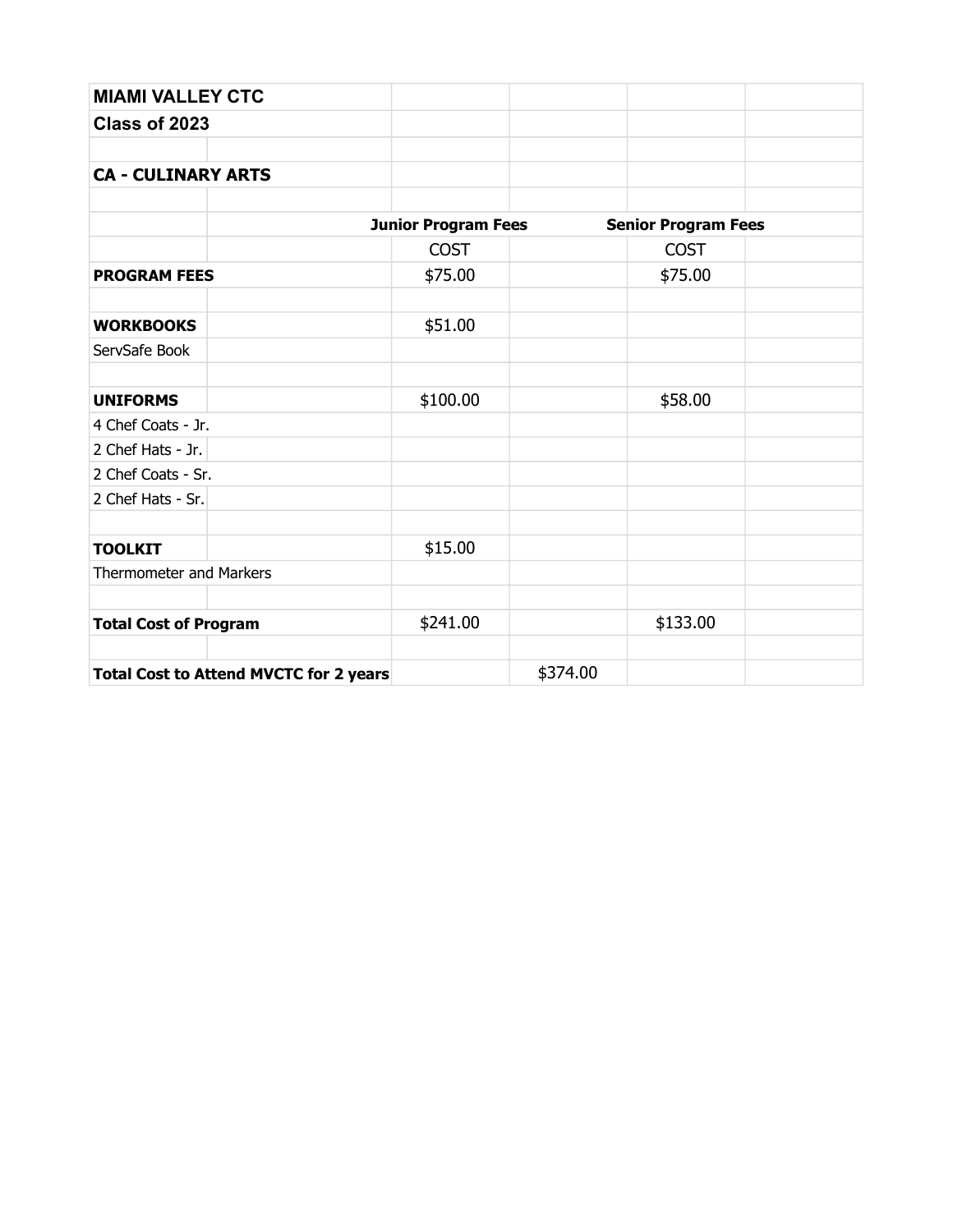| <b>MIAMI VALLEY CTC</b>                       |                            |          |                            |  |
|-----------------------------------------------|----------------------------|----------|----------------------------|--|
| Class of 2023                                 |                            |          |                            |  |
|                                               |                            |          |                            |  |
| <b>CC - CONSTRUCTION CARPENTRY</b>            |                            |          |                            |  |
|                                               |                            |          |                            |  |
|                                               | <b>Junior Program Fees</b> |          | <b>Senior Program Fees</b> |  |
|                                               | <b>COST</b>                |          | <b>COST</b>                |  |
| <b>PROGRAM FEES</b>                           | \$75.00                    |          | \$75.00                    |  |
|                                               |                            |          |                            |  |
| <b>WORKBOOKS</b>                              |                            |          |                            |  |
|                                               |                            |          |                            |  |
| <b>UNIFORMS</b>                               | \$30.00                    |          |                            |  |
| Carpentry Shirt                               |                            |          |                            |  |
|                                               |                            |          |                            |  |
| <b>TOOLKIT</b>                                | \$105.00                   |          |                            |  |
| 25 Foot Tape Measure                          |                            |          |                            |  |
| <b>Work Gloves</b>                            |                            |          |                            |  |
| Cloth Nail Apron                              |                            |          |                            |  |
|                                               |                            |          |                            |  |
| <b>Total Cost of Program</b>                  | \$210.00                   |          | \$75.00                    |  |
|                                               |                            |          |                            |  |
| <b>Total Cost to Attend MVCTC for 2 years</b> |                            | \$285.00 |                            |  |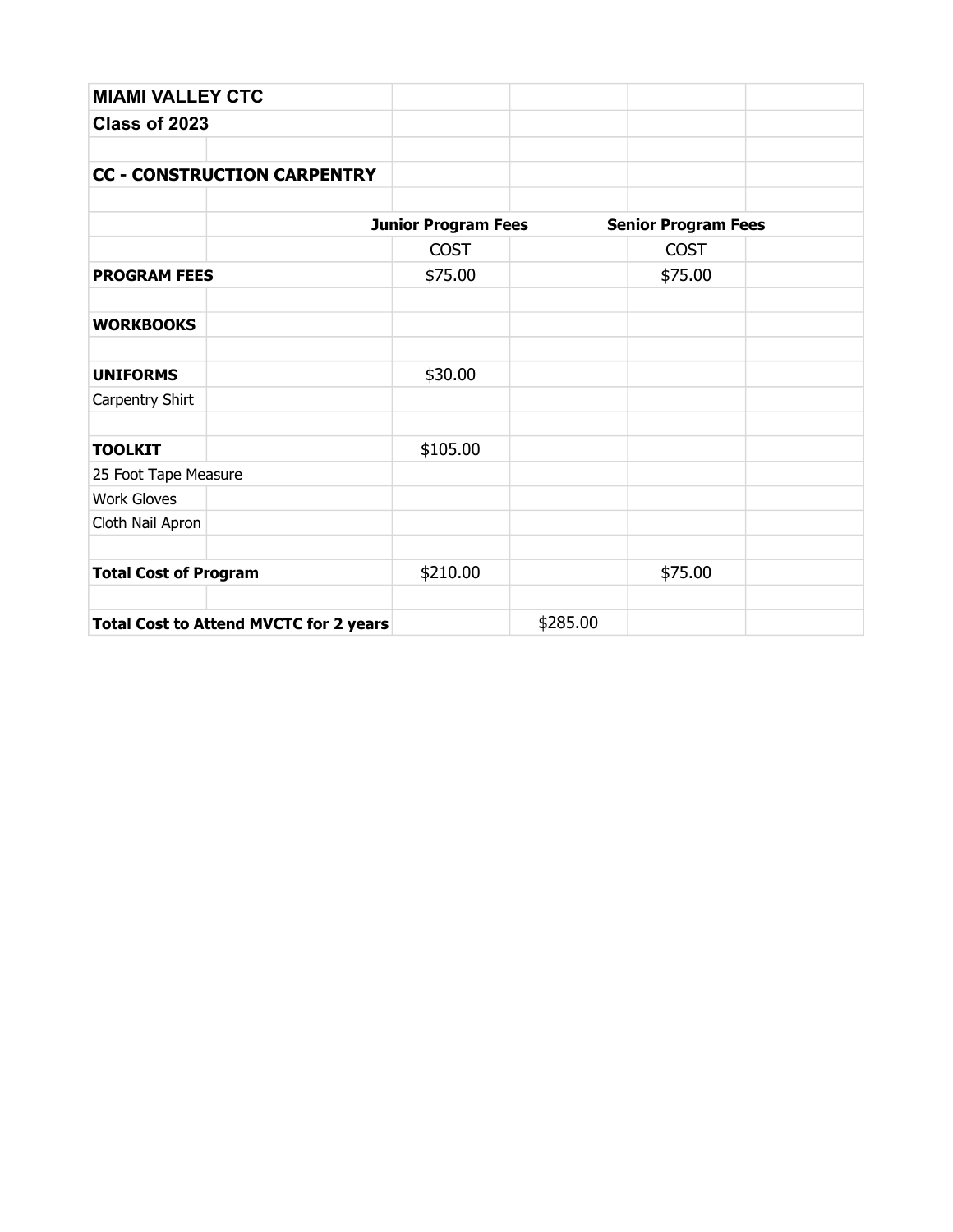| <b>MIAMI VALLEY CTC</b>                       |                            |          |                            |  |
|-----------------------------------------------|----------------------------|----------|----------------------------|--|
| Class of 2023                                 |                            |          |                            |  |
| <b>CJ - CRIMINAL JUSTICE</b>                  |                            |          |                            |  |
|                                               | <b>Junior Program Fees</b> |          | <b>Senior Program Fees</b> |  |
|                                               | <b>COST</b>                |          | <b>COST</b>                |  |
| <b>PROGRAM FEES</b>                           | \$75.00                    |          | \$75.00                    |  |
| <b>WORKBOOKS</b>                              | \$82.00                    |          | \$183.00                   |  |
| Ohio Revised Code - Jr.                       |                            |          |                            |  |
| APCO Dispatch Book - Sr.                      |                            |          |                            |  |
| ASP Book/Training Equipment - Sr.             |                            |          |                            |  |
| CPR Card - Sr.                                |                            |          |                            |  |
| <b>UNIFORMS</b>                               | \$342.00                   |          |                            |  |
| Program Uniform                               |                            |          |                            |  |
| <b>TOOLKIT</b>                                |                            |          |                            |  |
| Safety Glasses - Sr.                          |                            |          |                            |  |
| <b>Total Cost of Program</b>                  | \$499.00                   |          | \$258.00                   |  |
| <b>Total Cost to Attend MVCTC for 2 years</b> |                            | \$757.00 |                            |  |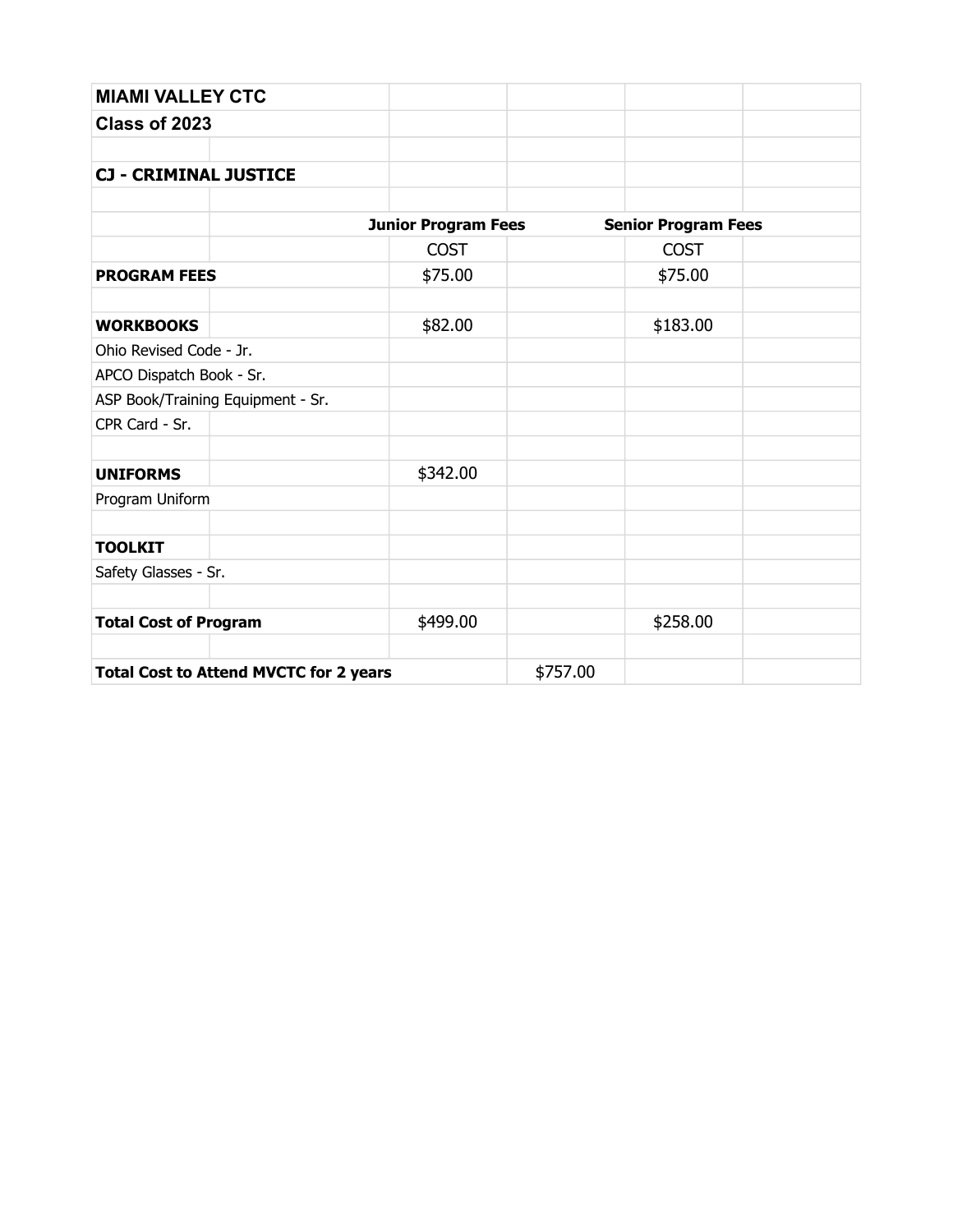| <b>MIAMI VALLEY CTC</b>                       |                                                      |          |                            |  |
|-----------------------------------------------|------------------------------------------------------|----------|----------------------------|--|
| Class of 2023                                 |                                                      |          |                            |  |
|                                               |                                                      |          |                            |  |
|                                               | <b>CN - COMPUTER NETWORKING &amp; CYBER SECURITY</b> |          |                            |  |
|                                               |                                                      |          |                            |  |
|                                               | <b>Junior Program Fees</b>                           |          | <b>Senior Program Fees</b> |  |
|                                               | <b>COST</b>                                          |          | <b>COST</b>                |  |
| <b>PROGRAM FEES</b>                           | \$75.00                                              |          | \$75.00                    |  |
| <b>WORKBOOKS</b>                              | \$37.00                                              |          |                            |  |
| <b>CCNA Portable Command Guide</b>            |                                                      |          |                            |  |
| <b>UNIFORMS</b>                               | \$26.00                                              |          | \$26.00                    |  |
| Uniform - Jr. & Sr.                           |                                                      |          |                            |  |
| <b>TOOLKIT</b>                                | \$71.00                                              |          |                            |  |
| Network Switch                                |                                                      |          |                            |  |
| Flash Drive                                   |                                                      |          |                            |  |
| <b>USB to Serial Console Cable</b>            |                                                      |          |                            |  |
| <b>Total Cost of Program</b>                  | \$209.00                                             |          | \$101.00                   |  |
| <b>Total Cost to Attend MVCTC for 2 years</b> |                                                      | \$310.00 |                            |  |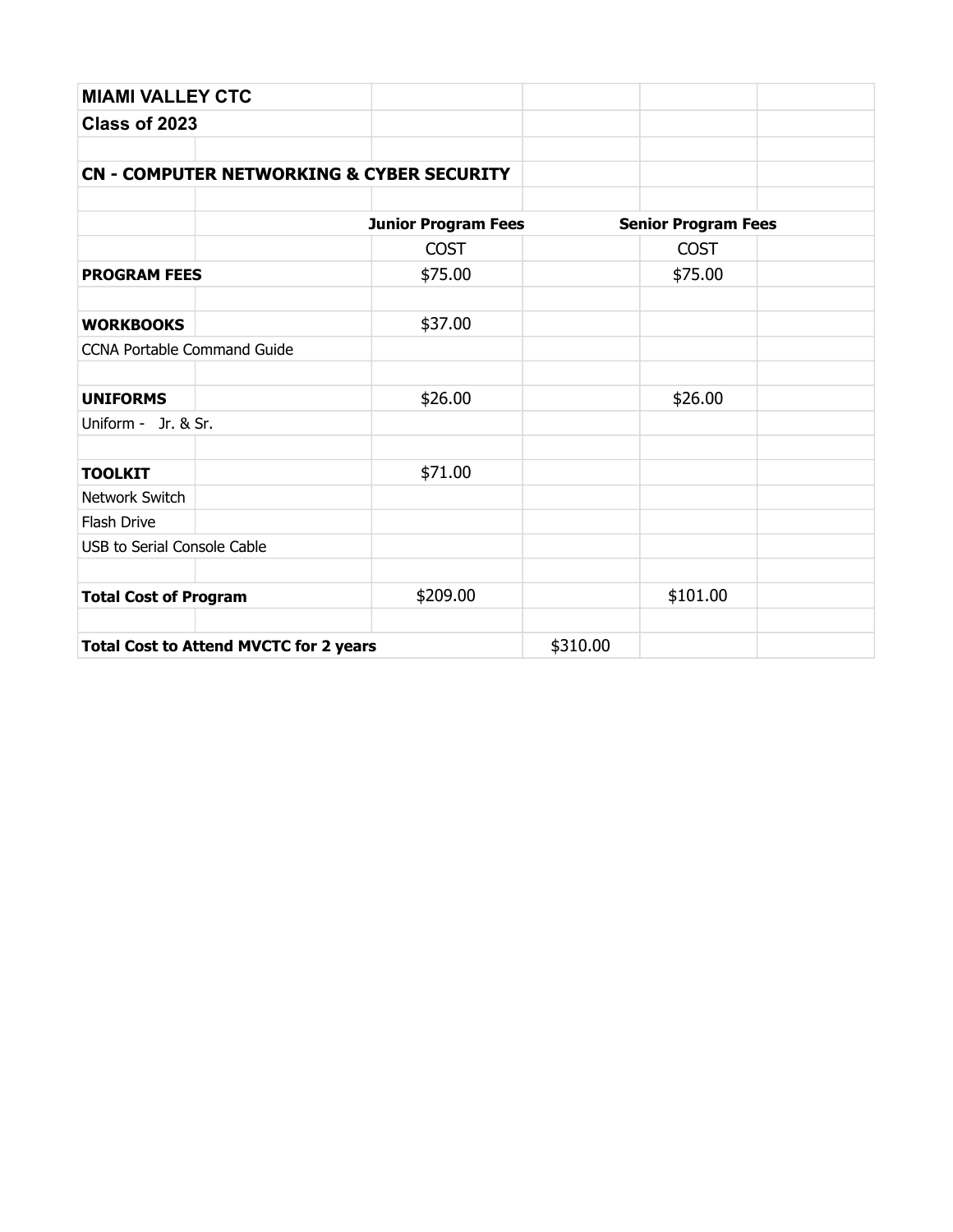| <b>MIAMI VALLEY CTC</b>                                |                            |                            |  |
|--------------------------------------------------------|----------------------------|----------------------------|--|
| Class of 2023                                          |                            |                            |  |
|                                                        |                            |                            |  |
| <b>CO - COSMETOLOGY</b>                                |                            |                            |  |
|                                                        |                            |                            |  |
|                                                        | <b>Junior Program Fees</b> | <b>Senior Program Fees</b> |  |
|                                                        | <b>COST</b>                | <b>COST</b>                |  |
| <b>PROGRAM FEES</b>                                    | \$75.00                    | \$75.00                    |  |
| <b>WORKBOOKS</b>                                       | \$137.00                   | \$31.00                    |  |
| Milady Standard Cosmetology + Exam Review Bundle - Jr. |                            |                            |  |
| Milady Online Licensing - Sr.                          |                            |                            |  |
|                                                        |                            |                            |  |
| <b>UNIFORMS</b>                                        | \$15.00                    |                            |  |
| T-Shirt - Jr.                                          |                            |                            |  |
|                                                        |                            |                            |  |
| <b>TOOLKIT</b>                                         | \$370.00                   | \$258.00                   |  |
| Tool Kit - Jr. & Sr.                                   |                            |                            |  |
| Lash Class - Jr.                                       |                            |                            |  |
| State Board Kit - Sr.                                  |                            |                            |  |
|                                                        |                            |                            |  |
| <b>Total Cost of Program</b>                           | \$597.00                   | \$364.00                   |  |
|                                                        |                            |                            |  |
| <b>Total Cost to Attend MVCTC for 2 years</b>          |                            | \$961.00                   |  |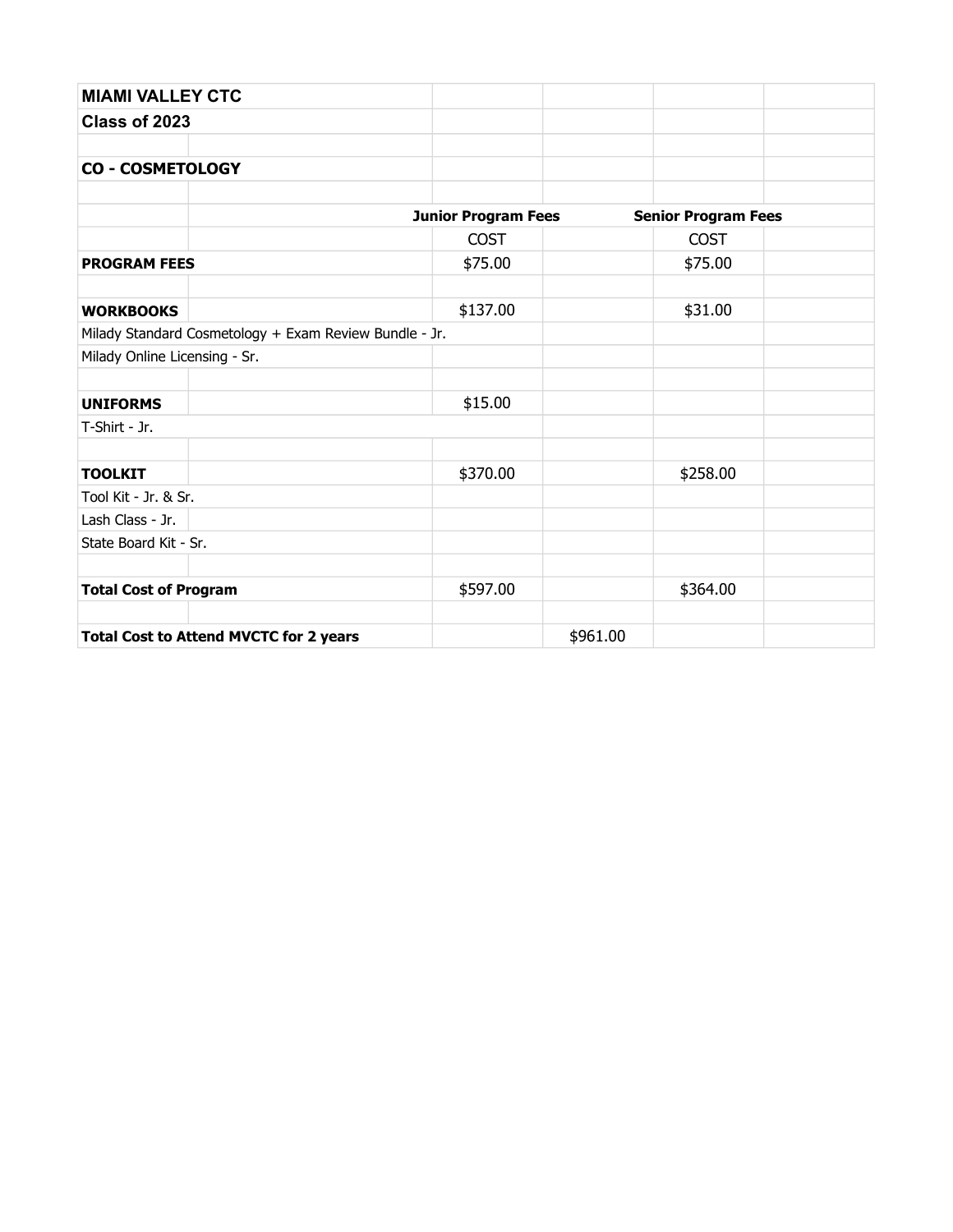| <b>MIAMI VALLEY CTC</b>                             |                            |          |                            |  |
|-----------------------------------------------------|----------------------------|----------|----------------------------|--|
| Class of 2023                                       |                            |          |                            |  |
|                                                     |                            |          |                            |  |
| <b>CR - COMPUTER REPAIR &amp; TECHNICAL SUPPORT</b> |                            |          |                            |  |
|                                                     |                            |          |                            |  |
|                                                     | <b>Junior Program Fees</b> |          | <b>Senior Program Fees</b> |  |
|                                                     | <b>COST</b>                |          | <b>COST</b>                |  |
| <b>PROGRAM FEES</b>                                 | \$75.00                    |          | \$75.00                    |  |
|                                                     |                            |          |                            |  |
| <b>WORKBOOKS</b>                                    |                            |          |                            |  |
| <b>UNIFORMS</b>                                     |                            |          |                            |  |
| <b>TOOLKIT</b>                                      |                            |          |                            |  |
| Flash Drive                                         |                            |          |                            |  |
| <b>Total Cost of Program</b>                        | \$75.00                    |          | \$75.00                    |  |
| <b>Total Cost to Attend MVCTC for 2 Years</b>       |                            | \$150.00 |                            |  |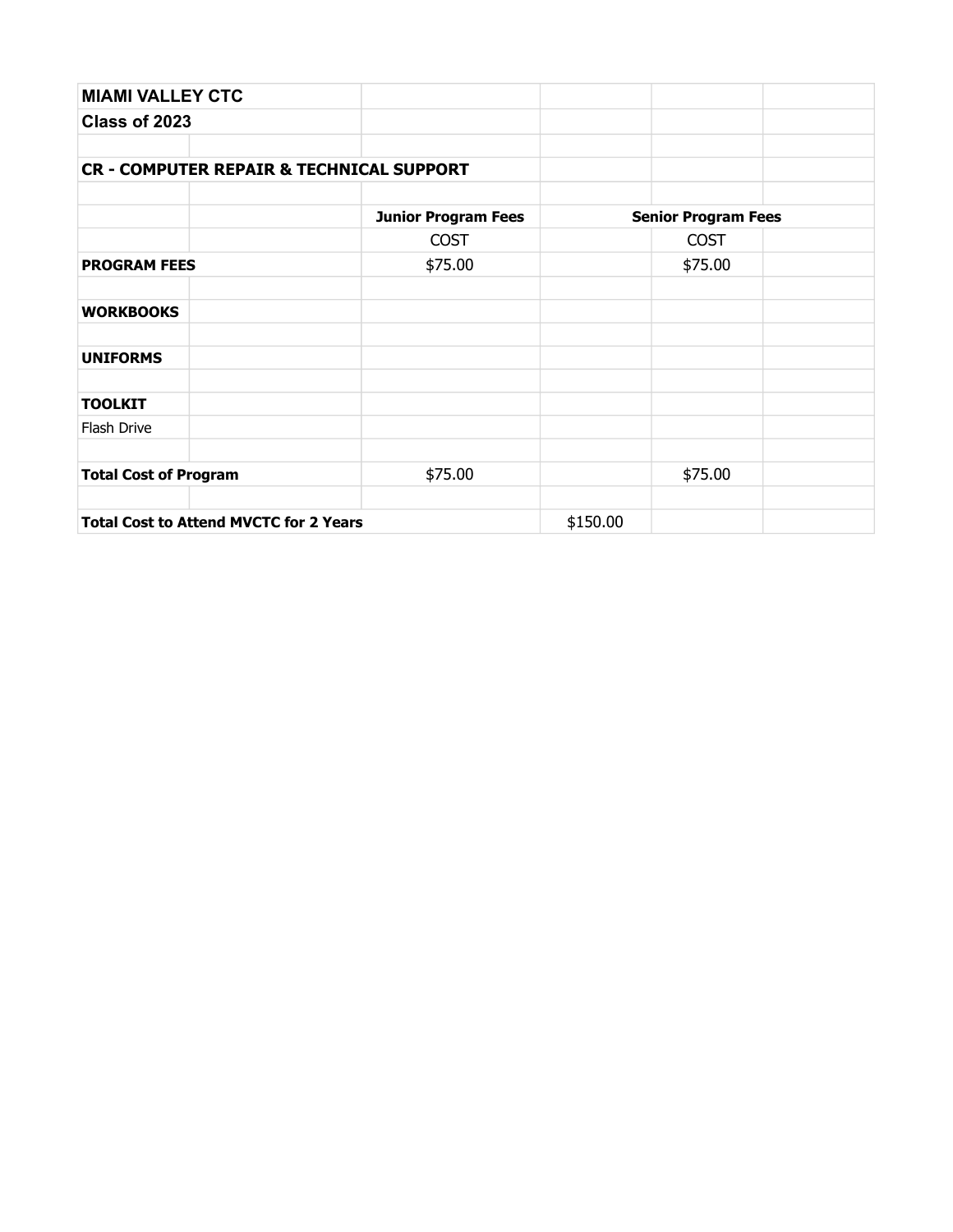| <b>MIAMI VALLEY CTC</b>                       |                            |          |                            |  |
|-----------------------------------------------|----------------------------|----------|----------------------------|--|
| Class of 2023                                 |                            |          |                            |  |
|                                               |                            |          |                            |  |
| <b>CW - COMPUTER CODING</b>                   |                            |          |                            |  |
|                                               |                            |          |                            |  |
|                                               | <b>Junior Program Fees</b> |          | <b>Senior Program Fees</b> |  |
|                                               | <b>COST</b>                |          | <b>COST</b>                |  |
| <b>PROGRAM FEES</b>                           | \$75.00                    |          | \$75.00                    |  |
|                                               |                            |          |                            |  |
| <b>WORKBOOKS</b>                              |                            |          |                            |  |
| <b>UNIFORMS</b>                               |                            |          |                            |  |
| <b>TOOLKIT</b>                                |                            |          |                            |  |
| Flash Drive                                   |                            |          |                            |  |
| <b>Total Cost of Program</b>                  | \$75.00                    |          | \$75.00                    |  |
|                                               |                            |          |                            |  |
| <b>Total Cost to Attend MVCTC for 2 Years</b> |                            | \$150.00 |                            |  |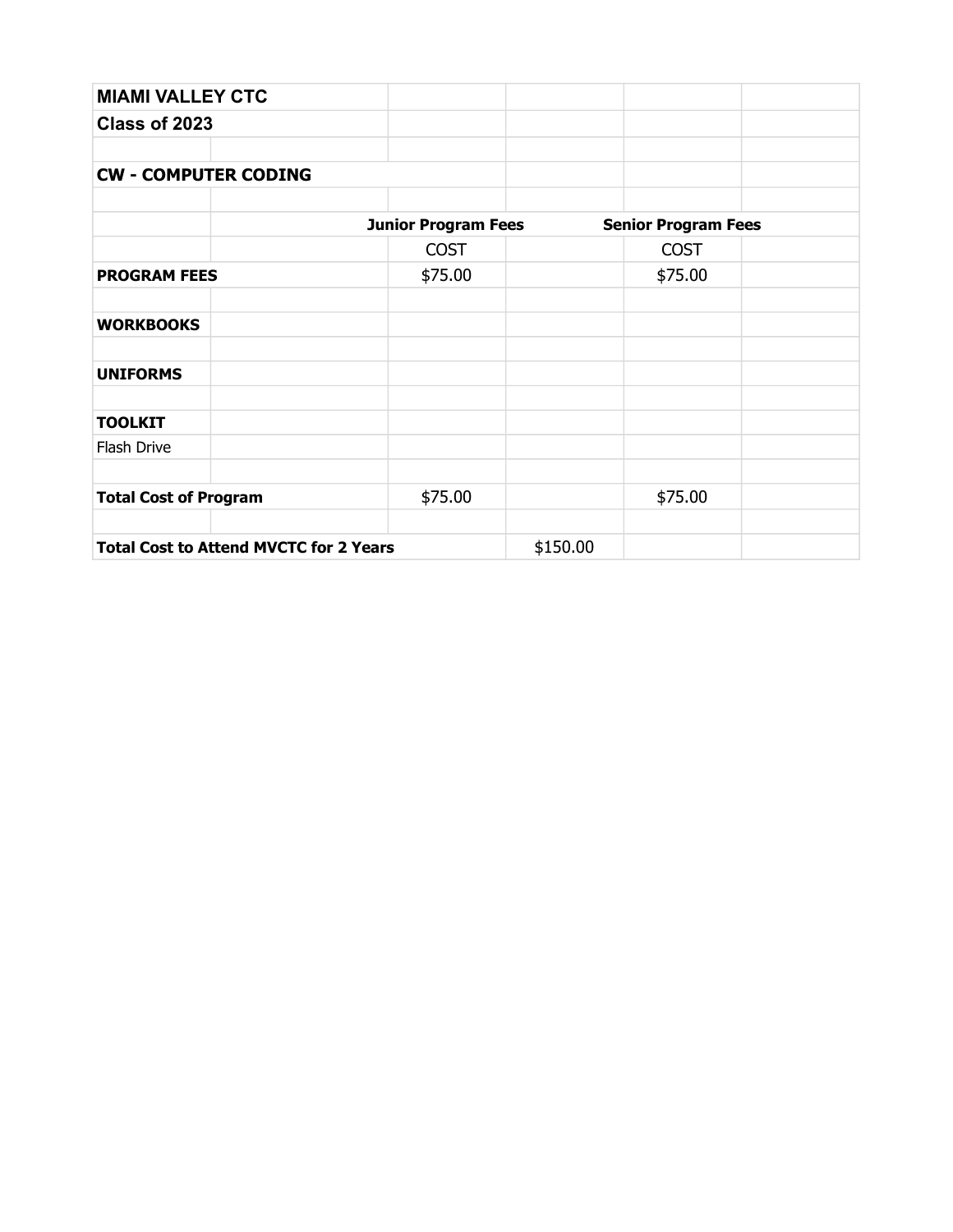| <b>MIAMI VALLEY CTC</b>                       |                            |          |                            |  |  |
|-----------------------------------------------|----------------------------|----------|----------------------------|--|--|
| Class of 2023                                 |                            |          |                            |  |  |
|                                               |                            |          |                            |  |  |
| <b>DA - DENTAL ASSISTANT</b>                  |                            |          |                            |  |  |
|                                               |                            |          |                            |  |  |
|                                               | <b>Junior Program Fees</b> |          | <b>Senior Program Fees</b> |  |  |
|                                               | <b>COST</b>                |          | <b>COST</b>                |  |  |
| <b>PROGRAM FEES</b>                           | \$75.00                    |          | \$75.00                    |  |  |
|                                               |                            |          |                            |  |  |
| <b>WORKBOOKS</b>                              | \$94.00                    |          | \$15.00                    |  |  |
| Dental Dean Vaughn - Jr.                      |                            |          |                            |  |  |
| Dental Instruments Book - Jr.                 |                            |          |                            |  |  |
| Dental Materials Book - Jr.                   |                            |          |                            |  |  |
| Sinclair DEH 1102 Online Textbook - Sr.       |                            |          |                            |  |  |
|                                               |                            |          |                            |  |  |
| <b>UNIFORMS</b>                               |                            |          |                            |  |  |
|                                               |                            |          |                            |  |  |
| <b>TOOLKIT</b>                                | \$272.00                   |          |                            |  |  |
| Dental Typodont                               |                            |          |                            |  |  |
| <b>Total Cost of Program</b>                  | \$441.00                   |          | \$90.00                    |  |  |
|                                               |                            |          |                            |  |  |
| <b>Total Cost to Attend MVCTC for 2 years</b> |                            | \$531.00 |                            |  |  |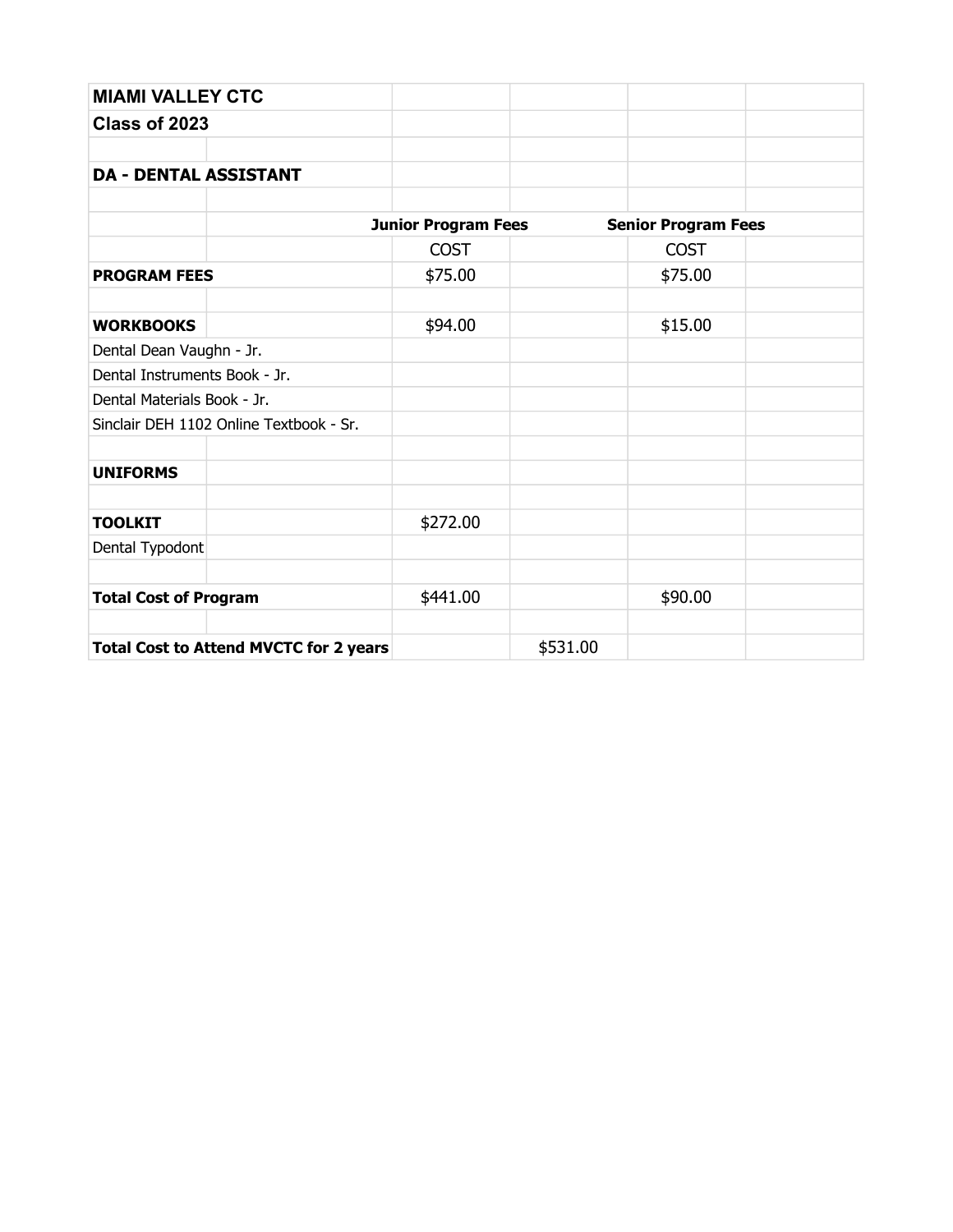| <b>MIAMI VALLEY CTC</b>                         |                            |          |                            |  |
|-------------------------------------------------|----------------------------|----------|----------------------------|--|
| Class of 2023                                   |                            |          |                            |  |
|                                                 |                            |          |                            |  |
| <b>DD - DIGITAL DESIGN</b>                      |                            |          |                            |  |
|                                                 | <b>Junior Program Fees</b> |          | <b>Senior Program Fees</b> |  |
|                                                 | <b>COST</b>                |          | <b>COST</b>                |  |
| <b>PROGRAM FEES</b>                             | \$75.00                    |          | \$75.00                    |  |
|                                                 |                            |          |                            |  |
| <b>WORKBOOKS</b>                                | \$30.00                    |          | \$55.00                    |  |
| CIW Site Development Associate Courseware - Jr. |                            |          |                            |  |
| CIW User Interface Designer Courseware - Sr.    |                            |          |                            |  |
| <b>UNIFORMS</b>                                 |                            |          |                            |  |
| <b>TOOLKIT</b>                                  |                            |          |                            |  |
| <b>Total Cost of Program</b>                    | \$105.00                   |          | \$130.00                   |  |
|                                                 |                            |          |                            |  |
| <b>Total Cost to Attend MVCTC for 2 years</b>   |                            | \$235.00 |                            |  |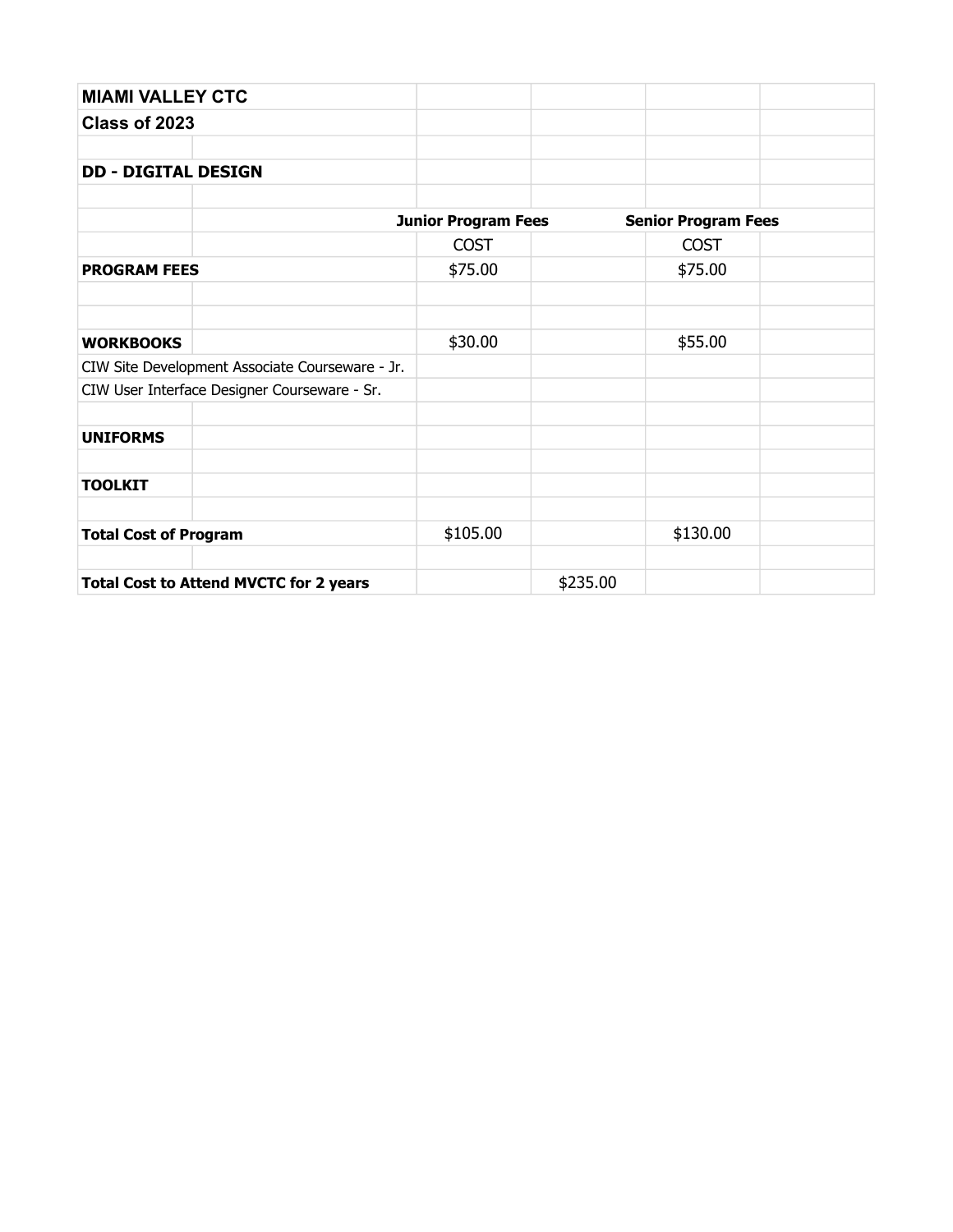| <b>MIAMI VALLEY CTC</b>                       |                            |          |                            |  |
|-----------------------------------------------|----------------------------|----------|----------------------------|--|
| Class of 2023                                 |                            |          |                            |  |
|                                               |                            |          |                            |  |
| DT - DIESEL POWER TECHNOLOGIES                |                            |          |                            |  |
|                                               |                            |          |                            |  |
|                                               | <b>Junior Program Fees</b> |          | <b>Senior Program Fees</b> |  |
|                                               | <b>COST</b>                |          | <b>COST</b>                |  |
| <b>PROGRAM FEES</b>                           | \$75.00                    |          | \$75.00                    |  |
| <b>WORKBOOKS</b>                              | \$66.00                    |          | \$71.00                    |  |
| Engines/Fuel Systems Student Guide - Jr.      |                            |          |                            |  |
| Power Trains Student Guide - Jr.              |                            |          |                            |  |
| Electrical/Electronics Student Guide - Sr.    |                            |          |                            |  |
| Hydraulics Student Guide - Sr.                |                            |          |                            |  |
|                                               |                            |          |                            |  |
| <b>UNIFORMS</b>                               | \$39.00                    |          | \$39.00                    |  |
| Short Sleeve Program Shirt - Jr. & Sr.        |                            |          |                            |  |
| Long Sleeve Program Shirt - Jr. & Sr.         |                            |          |                            |  |
| <b>TOOLKIT</b>                                |                            |          |                            |  |
| <b>District Owned Toolkit</b>                 |                            |          |                            |  |
|                                               |                            |          |                            |  |
| <b>Total Cost of Program</b>                  | \$180.00                   |          | \$185.00                   |  |
|                                               |                            |          |                            |  |
| <b>Total Cost to Attend MVCTC for 2 Years</b> |                            | \$365.00 |                            |  |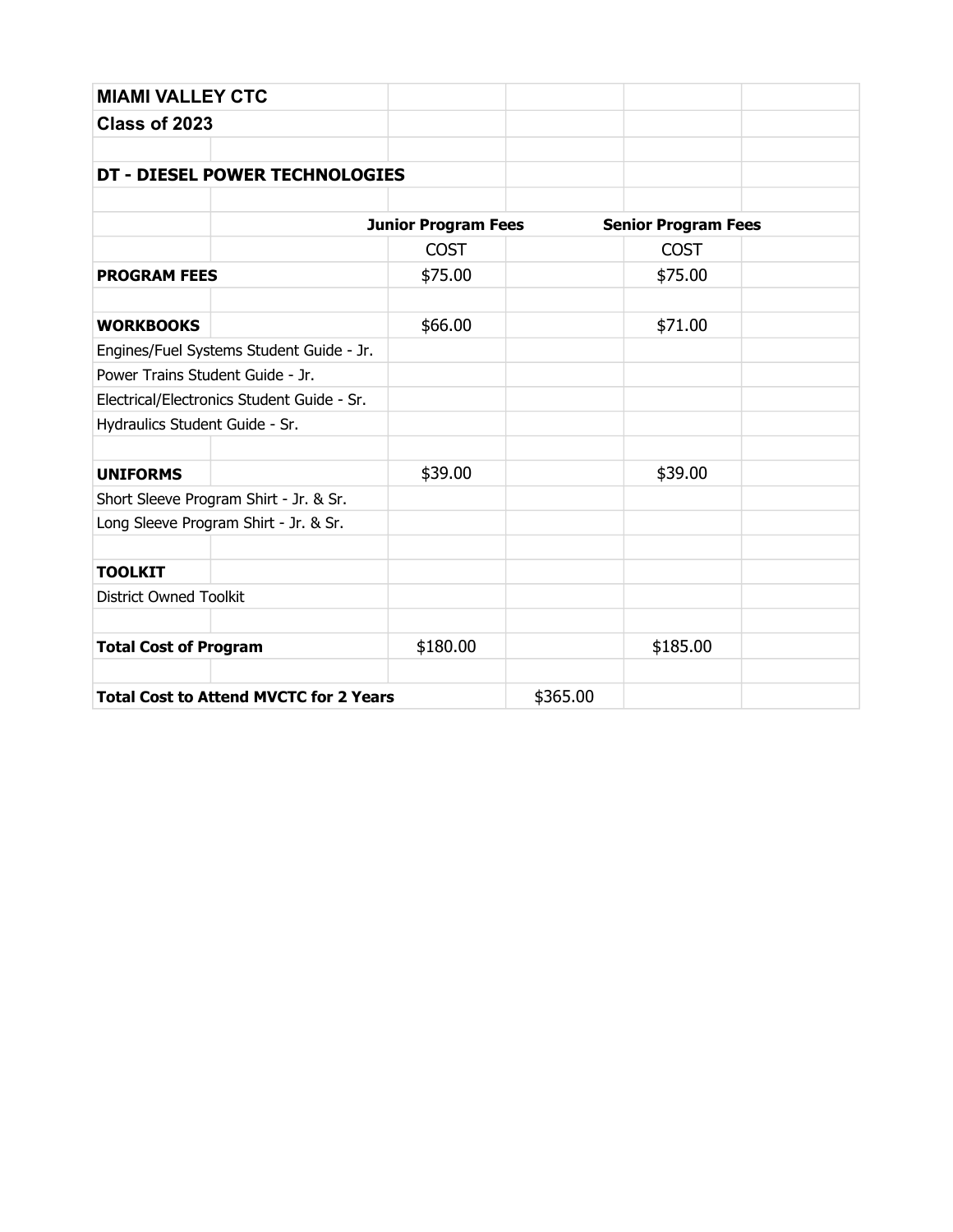| <b>MIAMI VALLEY CTC</b>                       |                            |          |                            |  |
|-----------------------------------------------|----------------------------|----------|----------------------------|--|
| Class of 2023                                 |                            |          |                            |  |
|                                               |                            |          |                            |  |
| <b>EC - EARLY CHILDHOOD EDUCATION</b>         |                            |          |                            |  |
|                                               |                            |          |                            |  |
|                                               | <b>Junior Program Fees</b> |          | <b>Senior Program Fees</b> |  |
|                                               | <b>COST</b>                |          | <b>COST</b>                |  |
| <b>PROGRAM FEES</b>                           | \$75.00                    |          | \$75.00                    |  |
| <b>WORKBOOKS</b>                              |                            |          |                            |  |
| <b>UNIFORMS</b>                               | \$99.00                    |          |                            |  |
| 3 Short Sleeve T-Shirts                       |                            |          |                            |  |
| 2 Long Sleeve T-Shirts                        |                            |          |                            |  |
| 1 Sweatshirt                                  |                            |          |                            |  |
| 1 Jacket                                      |                            |          |                            |  |
| <b>TOOLKIT</b>                                | \$113.00                   |          |                            |  |
| Background Check Kit - Jr.                    |                            |          |                            |  |
| <b>Total Cost of Program</b>                  | \$287.00                   |          | \$75.00                    |  |
| <b>Total Cost to Attend MVCTC for 2 years</b> |                            | \$362.00 |                            |  |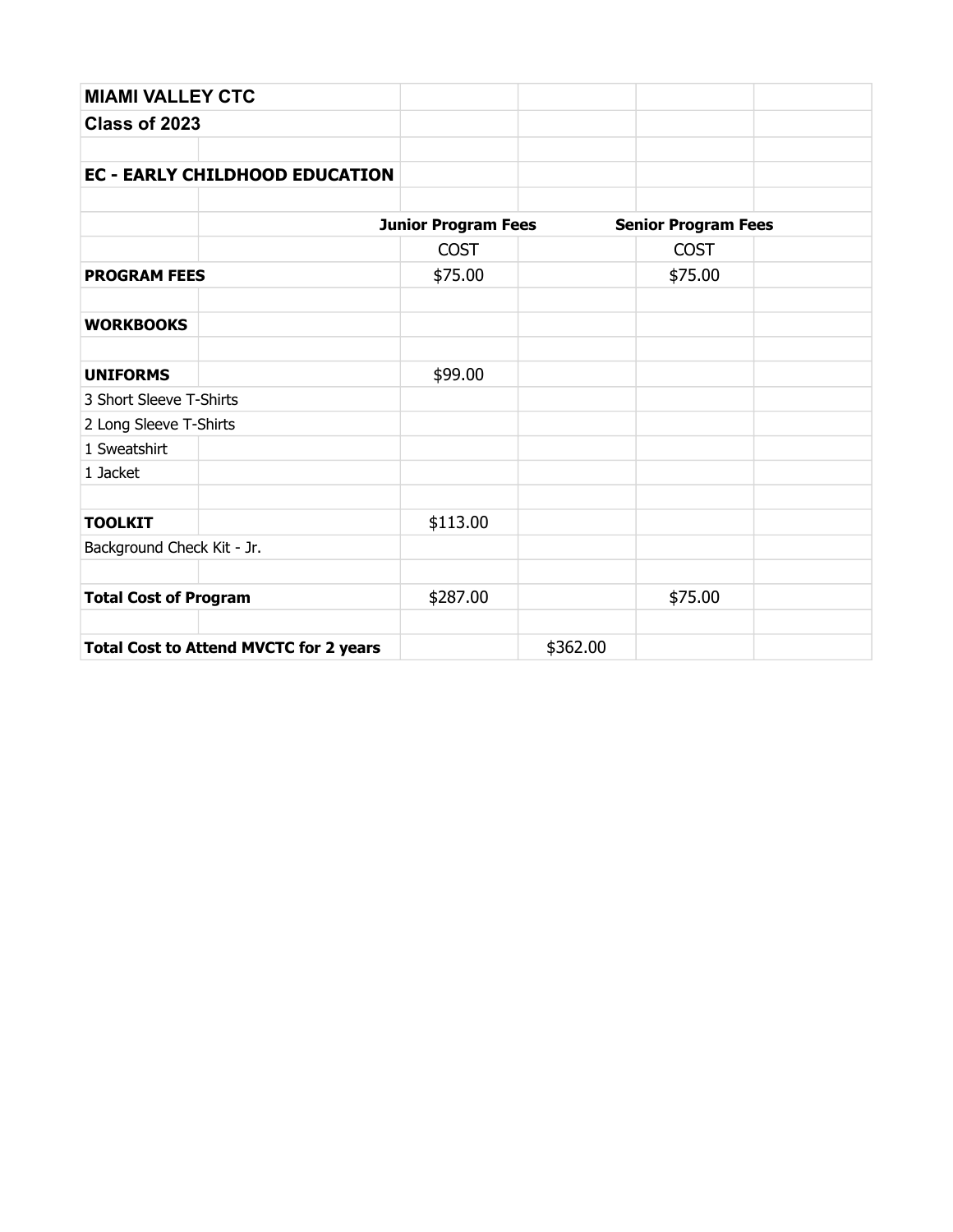| <b>MIAMI VALLEY CTC</b>                       |                            |          |                            |  |
|-----------------------------------------------|----------------------------|----------|----------------------------|--|
| Class of 2023                                 |                            |          |                            |  |
|                                               |                            |          |                            |  |
| <b>ET - ELECTRICAL TRADES</b>                 |                            |          |                            |  |
|                                               |                            |          |                            |  |
|                                               | <b>Junior Program Fees</b> |          | <b>Senior Program Fees</b> |  |
|                                               | <b>COST</b>                |          | <b>COST</b>                |  |
| <b>PROGRAM FEES</b>                           | \$75.00                    |          | \$75.00                    |  |
| <b>WORKBOOKS</b>                              |                            |          |                            |  |
| <b>UNIFORMS</b>                               | \$27.00                    |          |                            |  |
| 1 Short Sleeve Shirt                          |                            |          |                            |  |
| <b>TOOLKIT</b>                                |                            |          |                            |  |
| <b>District Owned Toolkit</b>                 |                            |          |                            |  |
| <b>Total Cost of Program</b>                  | \$102.00                   |          | \$75.00                    |  |
| <b>Total Cost to Attend MVCTC for 2 years</b> |                            | \$177.00 |                            |  |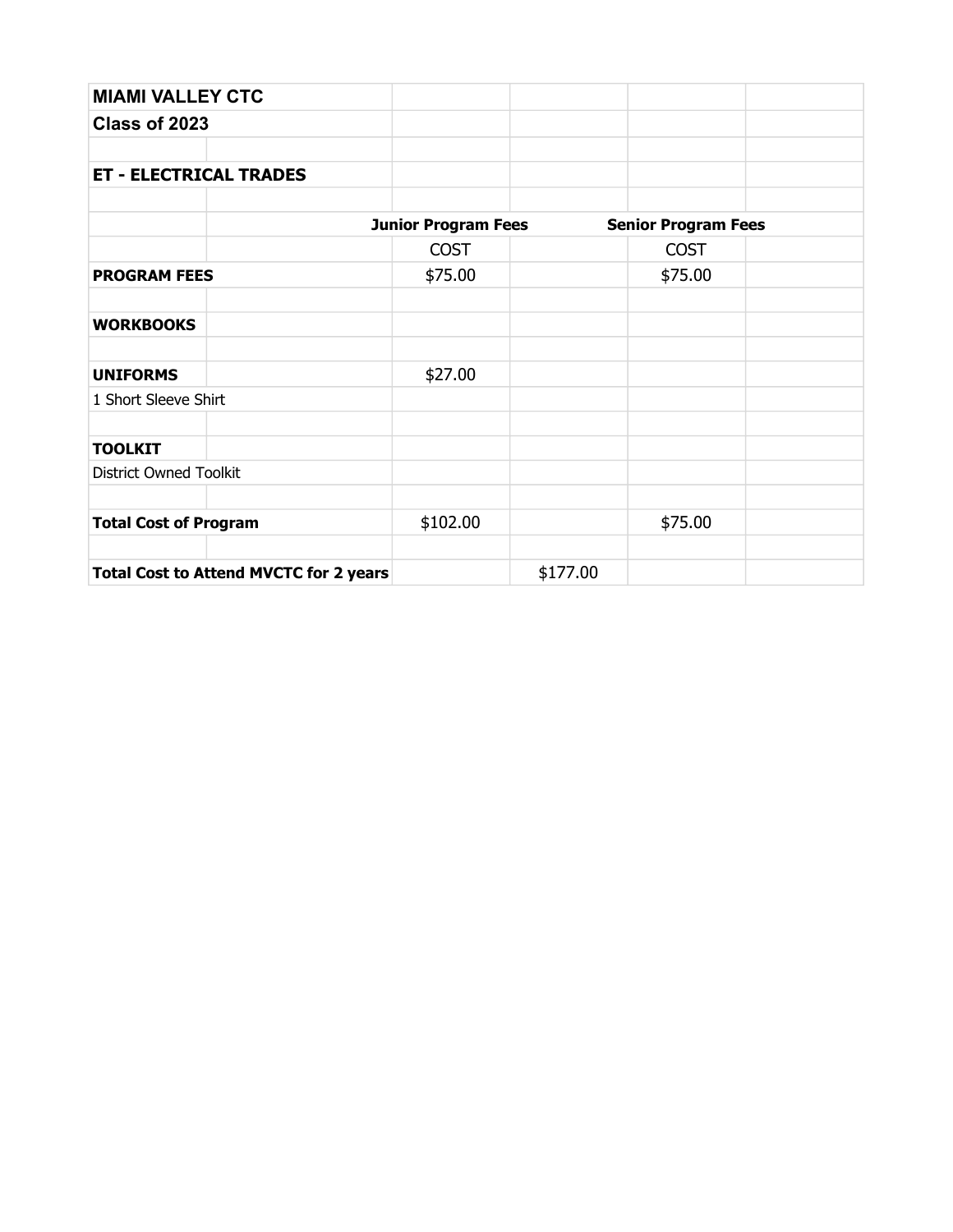| <b>MIAMI VALLEY CTC</b>                       |                            |          |                            |  |
|-----------------------------------------------|----------------------------|----------|----------------------------|--|
| Class of 2023                                 |                            |          |                            |  |
|                                               |                            |          |                            |  |
| FE - FIREFIGHTER/EMS                          |                            |          |                            |  |
|                                               |                            |          |                            |  |
|                                               | <b>Junior Program Fees</b> |          | <b>Senior Program Fees</b> |  |
|                                               | <b>COST</b>                |          | <b>COST</b>                |  |
| <b>PROGRAM FEES</b>                           | \$75.00                    |          | \$75.00                    |  |
|                                               |                            |          |                            |  |
| <b>WORKBOOKS</b>                              |                            |          |                            |  |
|                                               |                            |          |                            |  |
| <b>UNIFORMS</b>                               | \$286.00                   |          |                            |  |
| Program Uniform                               |                            |          |                            |  |
|                                               |                            |          |                            |  |
| <b>TOOLKIT</b>                                | \$117.00                   |          |                            |  |
| Fire Gloves                                   |                            |          |                            |  |
| Full Drape Hood                               |                            |          |                            |  |
|                                               |                            |          |                            |  |
| <b>Total Cost of Program</b>                  | \$478.00                   |          | \$75.00                    |  |
|                                               |                            |          |                            |  |
| <b>Total Cost to Attend MVCTC for 2 years</b> |                            | \$553.00 |                            |  |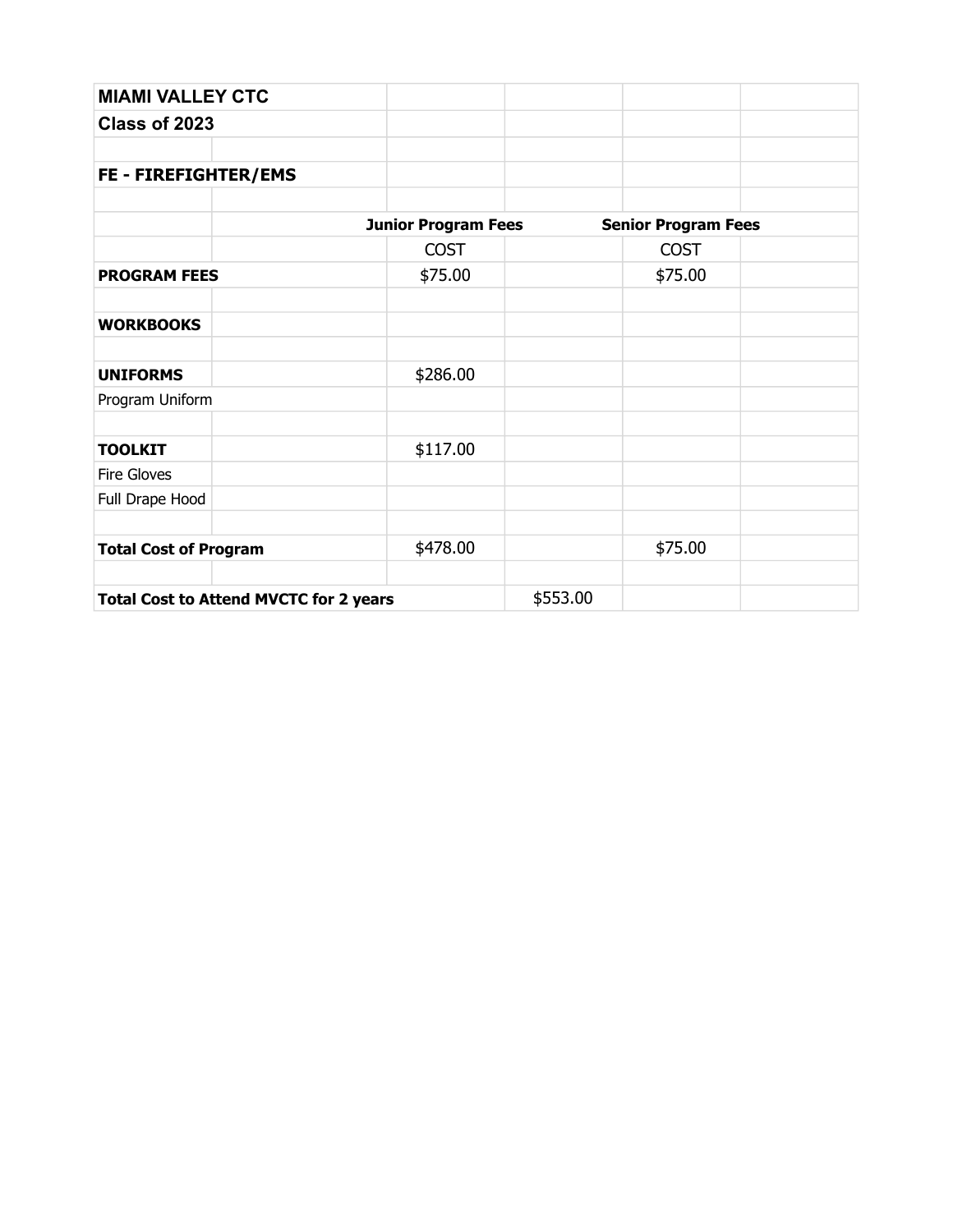| <b>MIAMI VALLEY CTC</b>                       |                            |          |                            |  |
|-----------------------------------------------|----------------------------|----------|----------------------------|--|
| Class of 2023                                 |                            |          |                            |  |
|                                               |                            |          |                            |  |
| <b>GA - GRAPHIC COMMERCIAL ART</b>            |                            |          |                            |  |
|                                               |                            |          |                            |  |
|                                               | <b>Junior Program Fees</b> |          | <b>Senior Program Fees</b> |  |
|                                               | <b>COST</b>                |          | <b>COST</b>                |  |
| <b>PROGRAM FEES</b>                           | \$75.00                    |          | \$75.00                    |  |
|                                               |                            |          |                            |  |
| <b>WORKBOOKS</b>                              |                            |          |                            |  |
|                                               |                            |          |                            |  |
| <b>UNIFORMS</b>                               |                            |          |                            |  |
|                                               |                            |          |                            |  |
| <b>TOOLKIT</b>                                | \$295.00                   |          | \$71.00                    |  |
| <b>Toolkit and Supplies</b>                   |                            |          |                            |  |
|                                               |                            |          |                            |  |
| <b>Total Cost of Program</b>                  | \$370.00                   |          | \$146.00                   |  |
|                                               |                            |          |                            |  |
| <b>Total Cost to Attend MVCTC for 2 Years</b> |                            | \$516.00 |                            |  |
|                                               |                            |          |                            |  |
|                                               |                            |          |                            |  |
| updated 4/14/21 per Lauren Roeth              |                            |          |                            |  |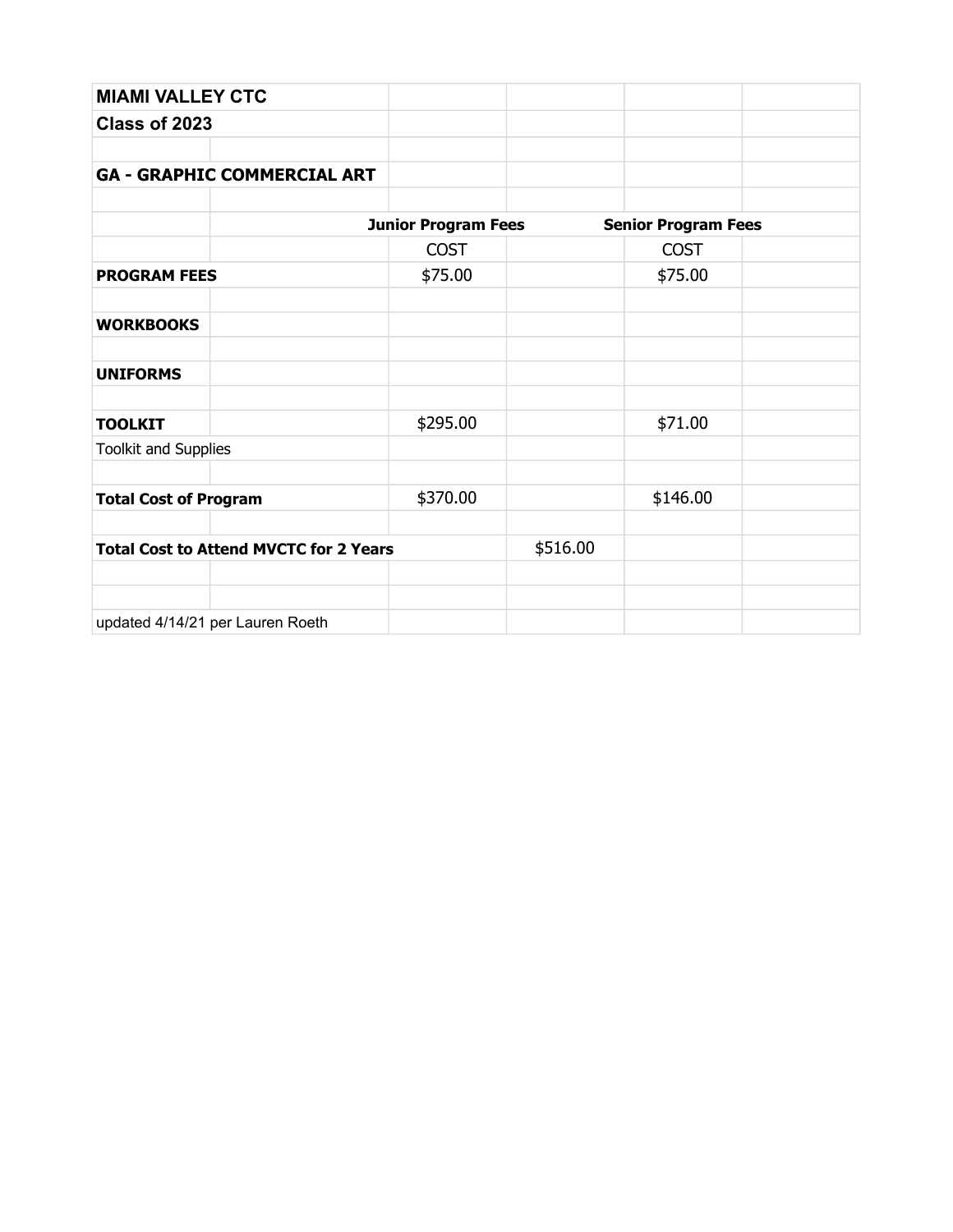| <b>MIAMI VALLEY CTC</b>                       |                            |          |                            |  |
|-----------------------------------------------|----------------------------|----------|----------------------------|--|
| Class of 2023                                 |                            |          |                            |  |
|                                               |                            |          |                            |  |
| <b>GP - GRAPHIC COMMERCIAL PHOTOGRAPHY</b>    |                            |          |                            |  |
|                                               |                            |          |                            |  |
|                                               | <b>Junior Program Fees</b> |          | <b>Senior Program Fees</b> |  |
|                                               | <b>COST</b>                |          | <b>COST</b>                |  |
| <b>PROGRAM FEES</b>                           | \$75.00                    |          | \$75.00                    |  |
| <b>WORKBOOKS</b>                              |                            |          |                            |  |
| <b>TOOL KIT</b>                               | \$117.00                   |          |                            |  |
| Tool Kit and Supplies                         |                            |          |                            |  |
| <b>UNIFORM</b>                                |                            |          |                            |  |
| <b>Total Cost of Program</b>                  | \$192.00                   |          | \$75.00                    |  |
|                                               |                            |          |                            |  |
| <b>Total Cost to Attend MVCTC for 2 Years</b> |                            | \$267.00 |                            |  |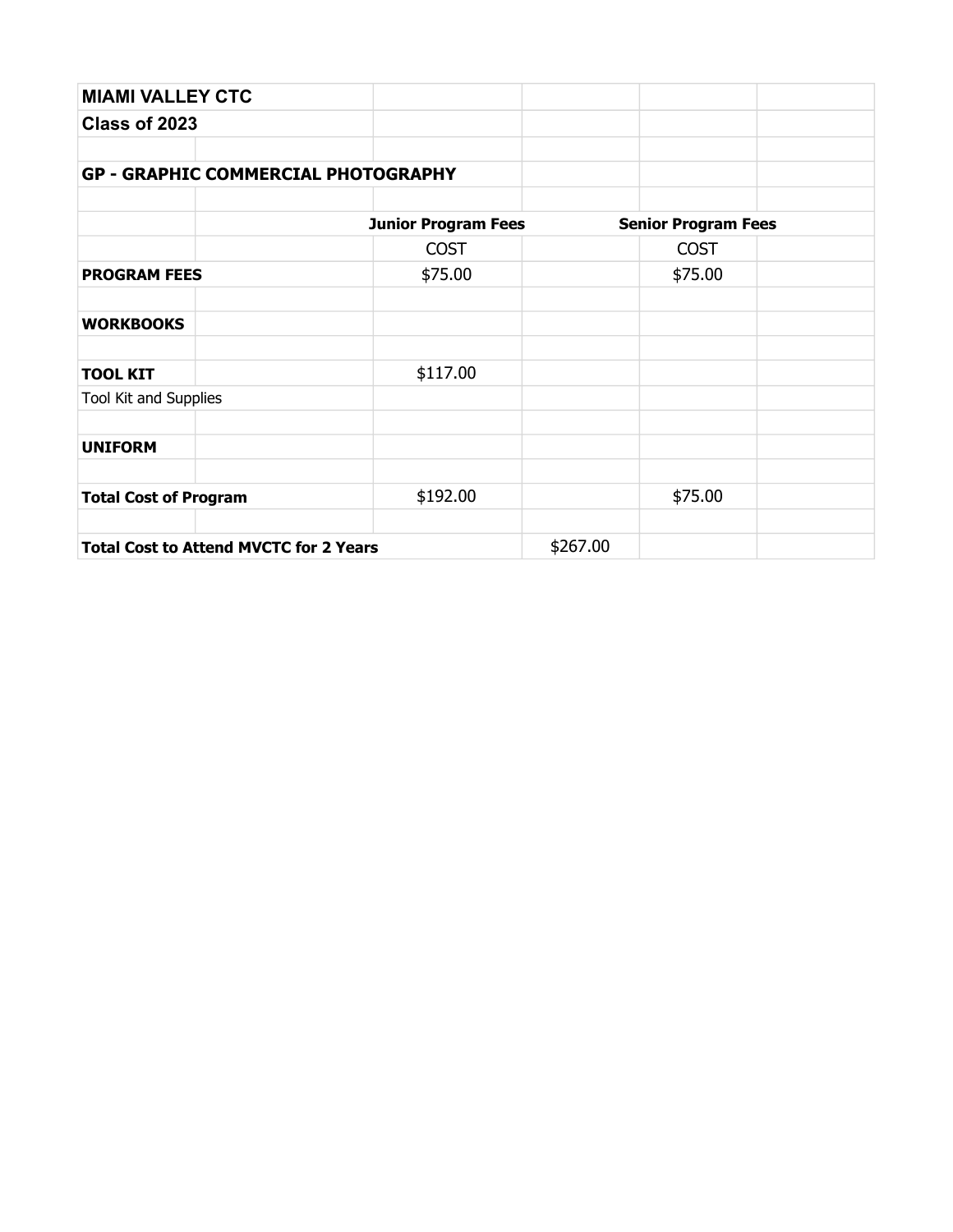| <b>MIAMI VALLEY CTC</b>                       |                            |          |                            |  |
|-----------------------------------------------|----------------------------|----------|----------------------------|--|
| Class of 2023                                 |                            |          |                            |  |
|                                               |                            |          |                            |  |
| <b>HC - HEALTH OCCUPATIONS</b>                |                            |          |                            |  |
|                                               |                            |          |                            |  |
|                                               | <b>Junior Program Fees</b> |          | <b>Senior Program Fees</b> |  |
|                                               | <b>COST</b>                |          | <b>COST</b>                |  |
| <b>PROGRAM FEES</b>                           | \$75.00                    |          | \$75.00                    |  |
| <b>WORKBOOKS</b>                              | \$107.00                   |          | \$126.00                   |  |
| Dean Vaughn Workbook - Jr.                    |                            |          |                            |  |
| Mosby's NA Textbook/Workbook - Jr.            |                            |          |                            |  |
| Turley's Medical Language Workbook - Sr.      |                            |          |                            |  |
|                                               |                            |          |                            |  |
| <b>UNIFORMS</b>                               | \$41.00                    |          |                            |  |
| 1 Fleece Jacket                               |                            |          |                            |  |
|                                               |                            |          |                            |  |
| <b>TOOLKIT</b>                                | \$93.00                    |          |                            |  |
| Physical Assessment Kit                       |                            |          |                            |  |
| <b>CPR Pocket Resuscitator</b>                |                            |          |                            |  |
| Patient Admission Kit                         |                            |          |                            |  |
| <b>Total Cost of Program</b>                  | \$316.00                   |          | \$201.00                   |  |
| <b>Total Cost to Attend MVCTC for 2 Years</b> |                            | \$517.00 |                            |  |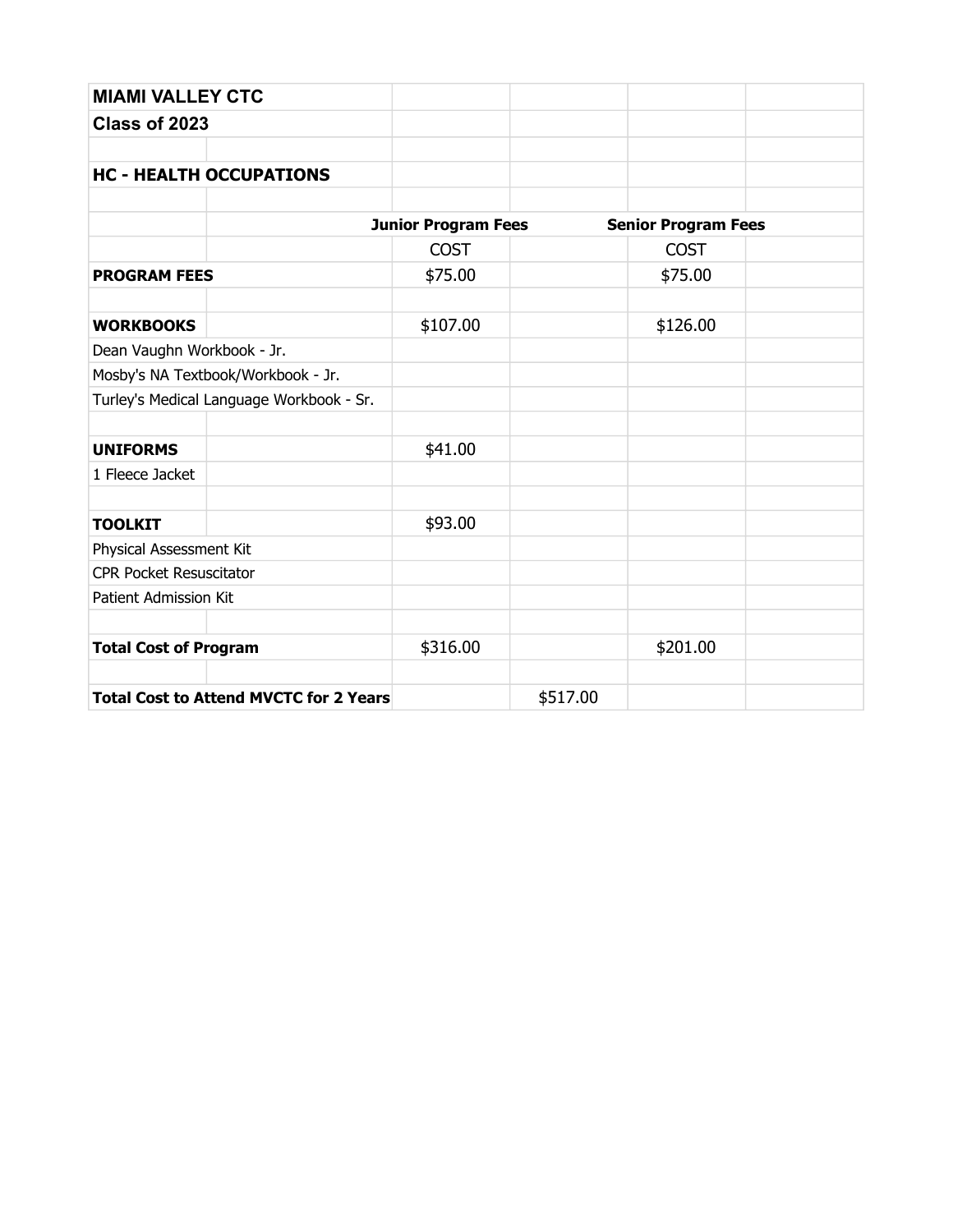| <b>MIAMI VALLEY CTC</b>      |                                               |                            |          |                            |  |
|------------------------------|-----------------------------------------------|----------------------------|----------|----------------------------|--|
| Class of 2023                |                                               |                            |          |                            |  |
|                              |                                               |                            |          |                            |  |
|                              | <b>HE - HEAVY EQUIPMENT OPERATOR</b>          |                            |          |                            |  |
|                              |                                               |                            |          |                            |  |
|                              |                                               | <b>Junior Program Fees</b> |          | <b>Senior Program Fees</b> |  |
|                              |                                               | <b>COST</b>                |          | <b>COST</b>                |  |
| <b>PROGRAM FEES</b>          |                                               | \$75.00                    |          | \$75.00                    |  |
|                              |                                               |                            |          |                            |  |
| <b>WORKBOOKS</b>             |                                               | \$85.00                    |          | \$30.00                    |  |
|                              | Construction OSHA Registration - Jr.          |                            |          |                            |  |
|                              | NCCER Core Curriculum Access Code - Jr.       |                            |          |                            |  |
|                              | Level 1 NCCER Connect Access Code - Jr.       |                            |          |                            |  |
|                              | Level 2 NCCER Connect Access Code - Sr.       |                            |          |                            |  |
|                              |                                               |                            |          |                            |  |
| <b>UNIFORMS</b>              |                                               | \$125.00                   |          |                            |  |
| 3 Hi-Viz T-Shirts            |                                               |                            |          |                            |  |
| 1 Short Sleeve Shirt         |                                               |                            |          |                            |  |
| 1 Long Sleeve Shirt          |                                               |                            |          |                            |  |
|                              |                                               |                            |          |                            |  |
| <b>TOOLKIT</b>               |                                               | \$110.00                   |          | \$92.00                    |  |
| Hard Hat - Jr.               |                                               |                            |          |                            |  |
| Safety Glasses - Jr. & Sr.   |                                               |                            |          |                            |  |
| Buckle Boot - Jr. & Sr.      |                                               |                            |          |                            |  |
|                              |                                               |                            |          |                            |  |
| <b>Total Cost of Program</b> |                                               | \$395.00                   |          | \$197.00                   |  |
|                              |                                               |                            |          |                            |  |
|                              | <b>Total Cost to Attend MVCTC for 2 Years</b> |                            | \$592.00 |                            |  |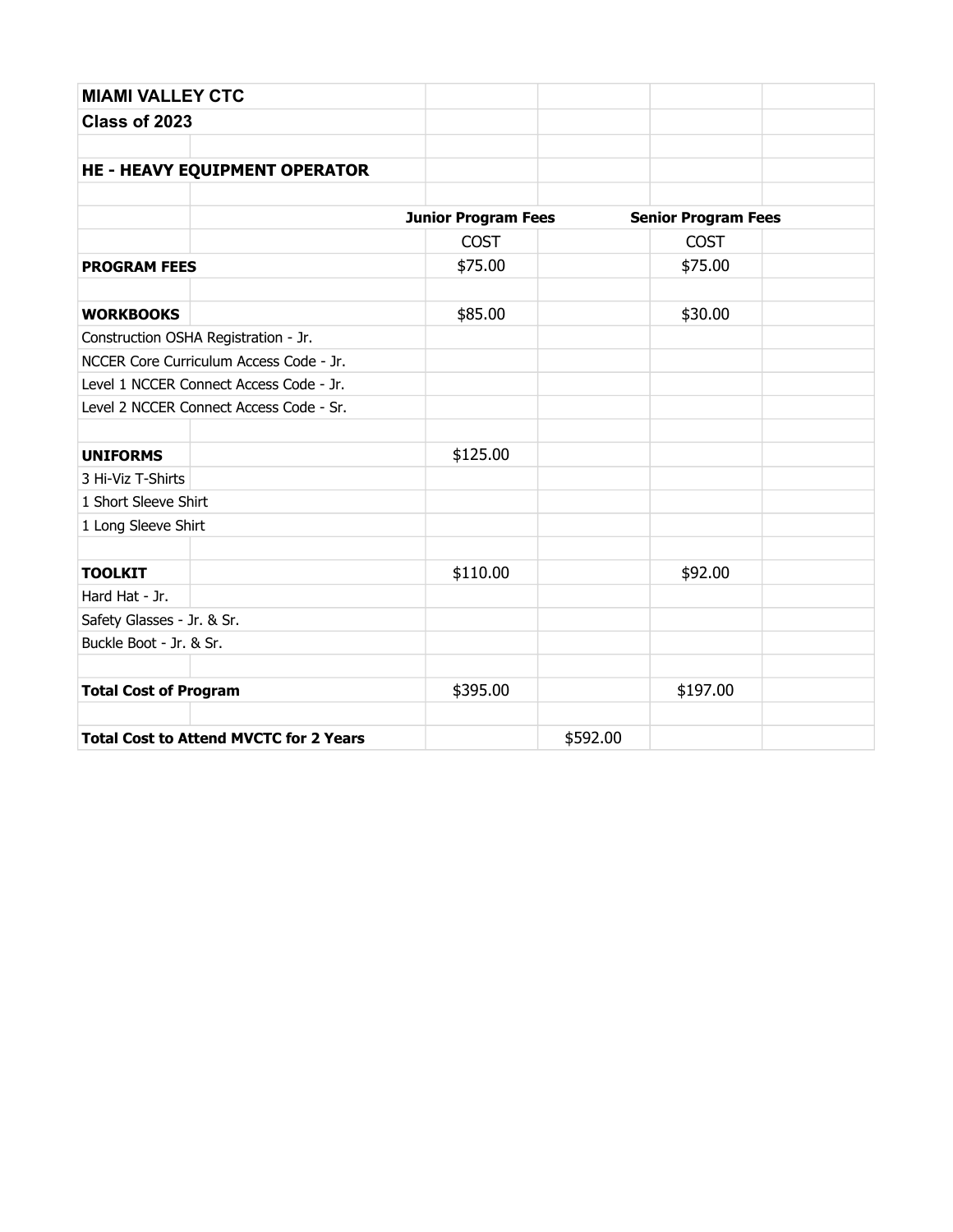| <b>MIAMI VALLEY CTC</b>      |                                               |                            |          |                            |  |
|------------------------------|-----------------------------------------------|----------------------------|----------|----------------------------|--|
| Class of 2023                |                                               |                            |          |                            |  |
|                              |                                               |                            |          |                            |  |
|                              | <b>HS - HOSPITALITY SERVICES</b>              |                            |          |                            |  |
|                              |                                               |                            |          |                            |  |
|                              |                                               | <b>Junior Program Fees</b> |          | <b>Senior Program Fees</b> |  |
|                              |                                               | <b>COST</b>                |          | <b>COST</b>                |  |
| <b>PROGRAM FEES</b>          |                                               | \$75.00                    |          | \$75.00                    |  |
| <b>WORKBOOKS</b>             |                                               | \$22.00                    |          |                            |  |
| 150 Ways to Keep Your Job    |                                               |                            |          |                            |  |
|                              |                                               |                            |          |                            |  |
| <b>UNIFORMS</b>              |                                               | \$166.00                   |          |                            |  |
| 3 Scrub Pants                |                                               |                            |          |                            |  |
| 2 Short Sleeve Polo Shirts   |                                               |                            |          |                            |  |
| 1 Long Sleeve Polo Shirt     |                                               |                            |          |                            |  |
| 1 Cotton Chef's Cap          |                                               |                            |          |                            |  |
| <b>TOOLKIT</b>               |                                               |                            |          |                            |  |
| <b>Total Cost of Program</b> |                                               | \$263.00                   |          | \$75.00                    |  |
|                              | <b>Total Cost to Attend MVCTC for 2 Years</b> |                            | \$338.00 |                            |  |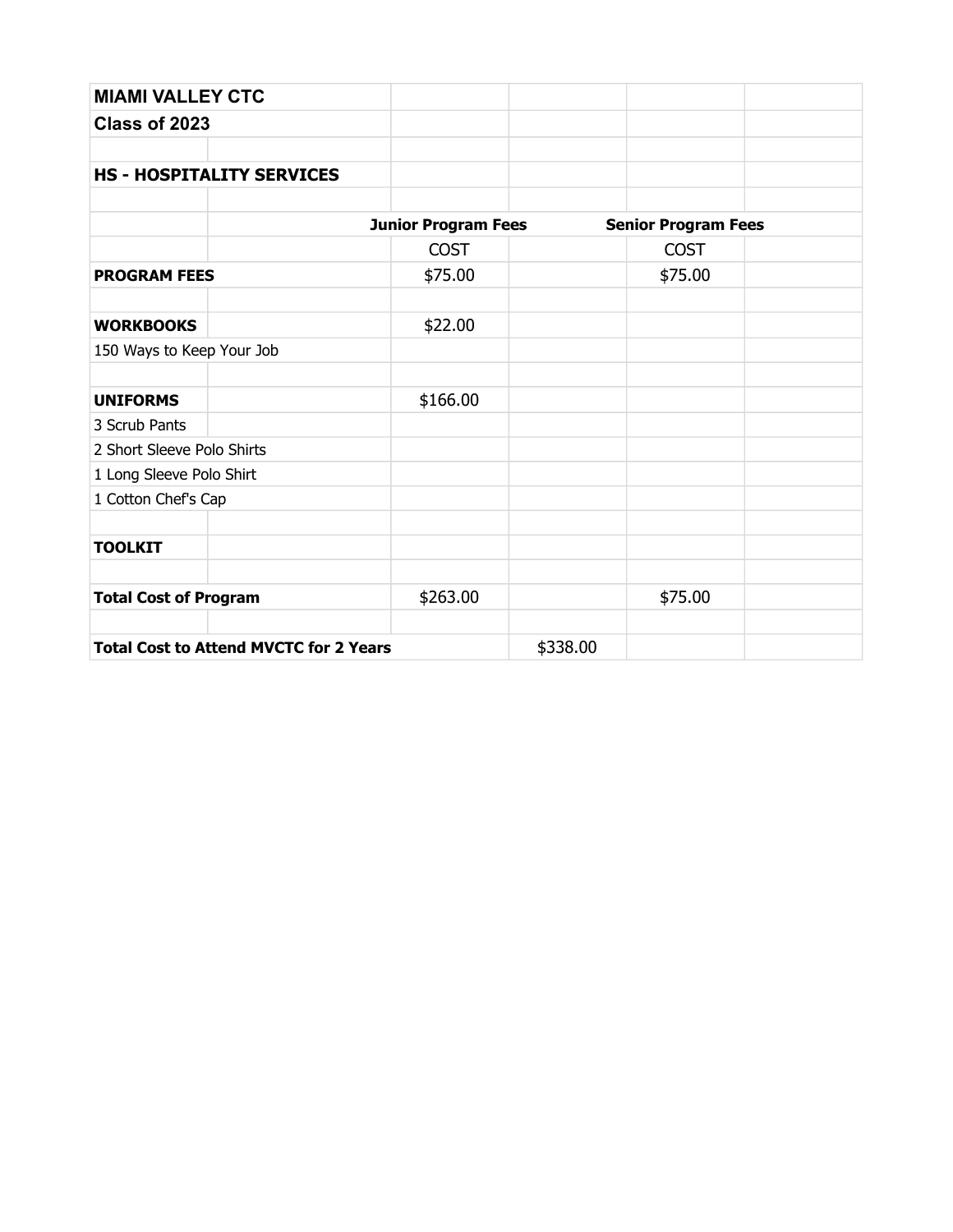| <b>MIAMI VALLEY CTC</b>                         |                            |          |                            |  |
|-------------------------------------------------|----------------------------|----------|----------------------------|--|
| Class of 2023                                   |                            |          |                            |  |
|                                                 |                            |          |                            |  |
| HV - HEATING, VENTILATION, AND AIR CONDITIONING |                            |          |                            |  |
|                                                 | <b>Junior Program Fees</b> |          | <b>Senior Program Fees</b> |  |
|                                                 | <b>COST</b>                |          | <b>COST</b>                |  |
| <b>PROGRAM FEES</b>                             | \$75.00                    |          | \$75.00                    |  |
| <b>WORKBOOKS</b>                                | \$55.00                    |          | \$30.00                    |  |
| NCCER Core Connect Access Code - Jr.            |                            |          |                            |  |
| Construction OSHA Registration - Jr.            |                            |          |                            |  |
| Level 1 NCCER Connect Access Code - Sr.         |                            |          |                            |  |
| <b>UNIFORMS</b>                                 | \$317.00                   |          |                            |  |
| Lab Coat, Shirts(5), Pants(3) & Belt            |                            |          |                            |  |
| <b>TOOLKIT</b>                                  | \$24.00                    |          |                            |  |
| Safety Gloves                                   |                            |          |                            |  |
| Safety Glasses                                  |                            |          |                            |  |
|                                                 |                            |          |                            |  |
| <b>Total Cost of Program</b>                    | \$471.00                   |          | \$105.00                   |  |
|                                                 |                            | \$576.00 |                            |  |
| <b>Total Cost to Attend MVCTC for 2 years</b>   |                            |          |                            |  |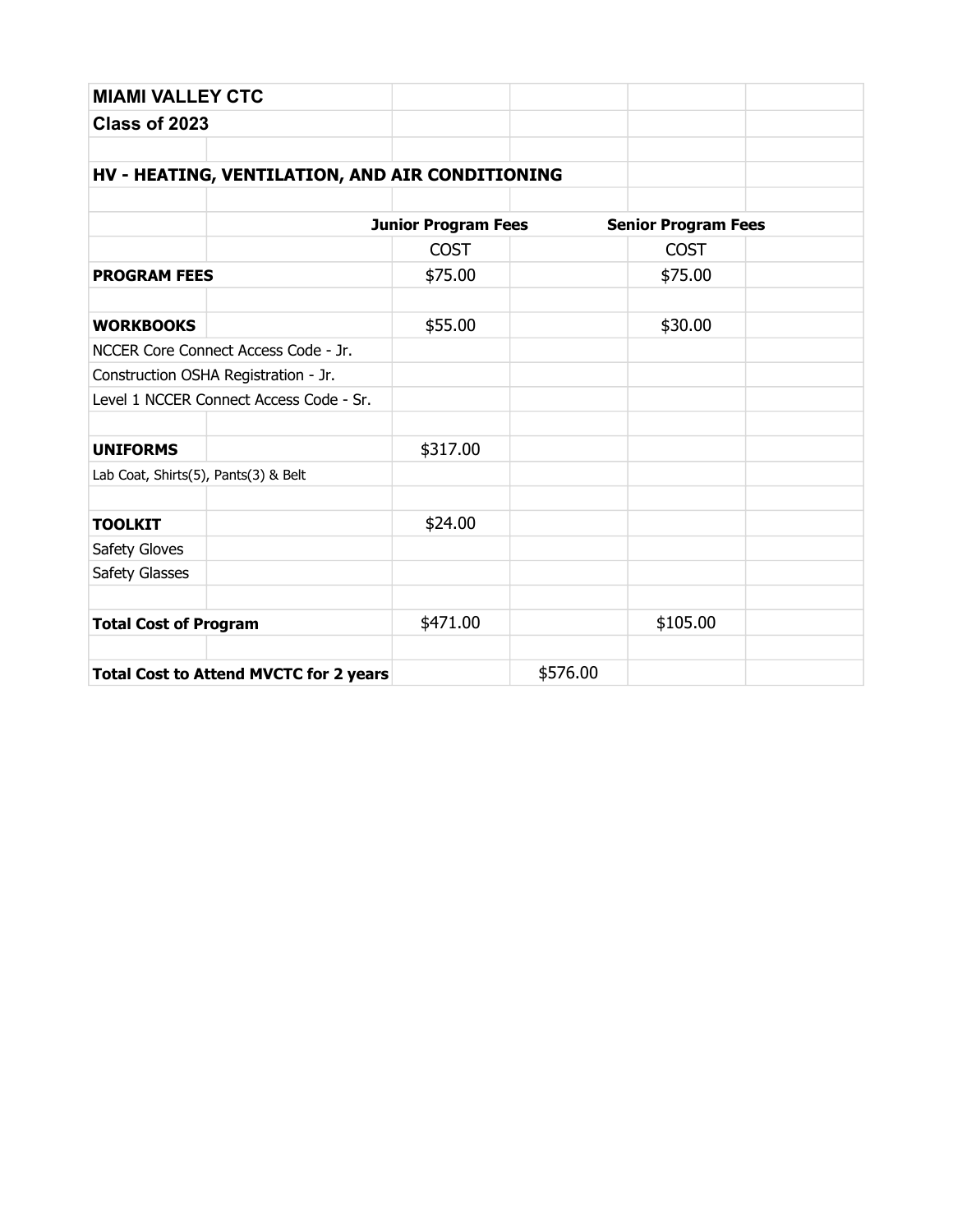| <b>MIAMI VALLEY CTC</b>                           |                            |          |                            |  |
|---------------------------------------------------|----------------------------|----------|----------------------------|--|
| Class of 2023                                     |                            |          |                            |  |
|                                                   |                            |          |                            |  |
| <b>ML - MEDICAL LAB ASSISTING</b>                 |                            |          |                            |  |
|                                                   |                            |          |                            |  |
|                                                   | <b>Junior Program Fees</b> |          | <b>Senior Program Fees</b> |  |
|                                                   | <b>COST</b>                |          | <b>COST</b>                |  |
| <b>PROGRAM FEES</b>                               | \$75.00                    |          | \$75.00                    |  |
| <b>WORKBOOKS</b>                                  | \$118.00                   |          |                            |  |
| Medical Terminology Workbook                      |                            |          |                            |  |
| Pathophysiology Workbook                          |                            |          |                            |  |
| Introduction to Medical Terminology               |                            |          |                            |  |
| <b>UNIFORMS</b>                                   | \$110.00                   |          | \$28.00                    |  |
| Lab Coat - Jr.                                    |                            |          |                            |  |
| Program Jacket - Jr.                              |                            |          |                            |  |
| Polo Shirt - Jr. & Sr.                            |                            |          |                            |  |
|                                                   |                            |          |                            |  |
| <b>TOOLKIT</b>                                    |                            |          | \$15.00                    |  |
| <b>CPR Pocket Resuscitator</b>                    |                            |          |                            |  |
| <b>Total Cost of Program</b>                      | \$303.00                   |          | \$118.00                   |  |
| <b>Total Cost to Attend MVCTC for Senior Year</b> |                            | \$421.00 |                            |  |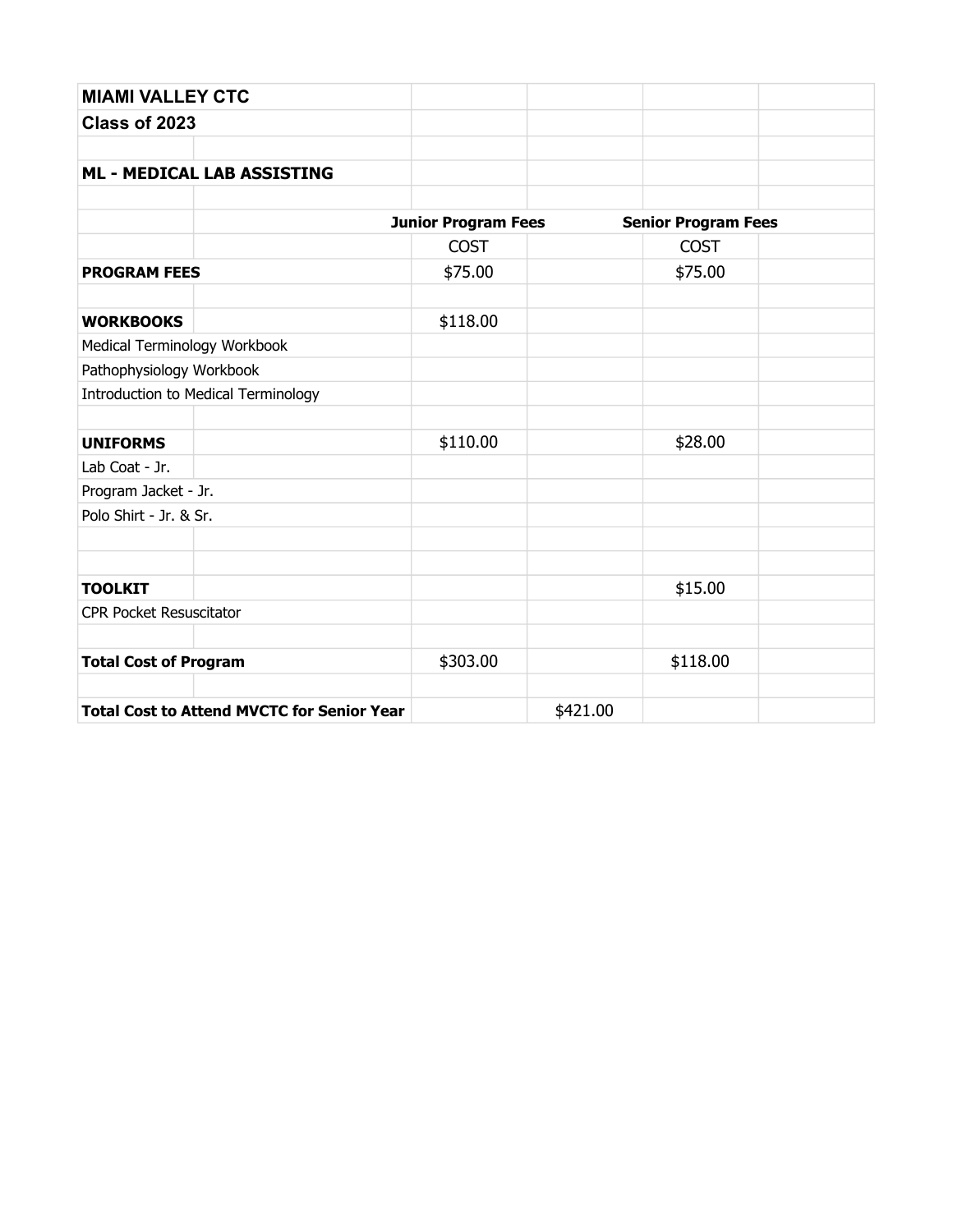| <b>MIAMI VALLEY CTC</b>                           |  |                            |          |                            |  |
|---------------------------------------------------|--|----------------------------|----------|----------------------------|--|
| Class of 2023                                     |  |                            |          |                            |  |
|                                                   |  |                            |          |                            |  |
| <b>MO - MEDICAL OFFICE MANAGEMENT</b>             |  |                            |          |                            |  |
|                                                   |  |                            |          |                            |  |
|                                                   |  | <b>Junior Program Fees</b> |          | <b>Senior Program Fees</b> |  |
|                                                   |  | <b>COST</b>                |          | <b>COST</b>                |  |
| <b>PROGRAM FEES</b>                               |  | \$75.00                    |          | \$75.00                    |  |
|                                                   |  |                            |          |                            |  |
| <b>WORKBOOKS</b>                                  |  | \$199.00                   |          |                            |  |
| Medical Office Practice Set - Online              |  |                            |          |                            |  |
| Mastering Healthcare Terminology Wkbk.            |  |                            |          |                            |  |
| The Paperless Medical Office - Harris CareTracker |  |                            |          |                            |  |
| <b>Glencoe Filing Made Easy</b>                   |  |                            |          |                            |  |
|                                                   |  |                            |          |                            |  |
| <b>UNIFORMS</b>                                   |  |                            |          |                            |  |
|                                                   |  |                            |          |                            |  |
| <b>TOOLKIT</b>                                    |  |                            |          |                            |  |
|                                                   |  |                            |          |                            |  |
| <b>Total Cost of Program</b>                      |  | \$274.00                   |          | \$75.00                    |  |
|                                                   |  |                            |          |                            |  |
| <b>Total Cost to Attend MVCTC for 2 Years</b>     |  |                            | \$349.00 |                            |  |
|                                                   |  |                            |          |                            |  |
| Updated on 8/4/21                                 |  |                            |          |                            |  |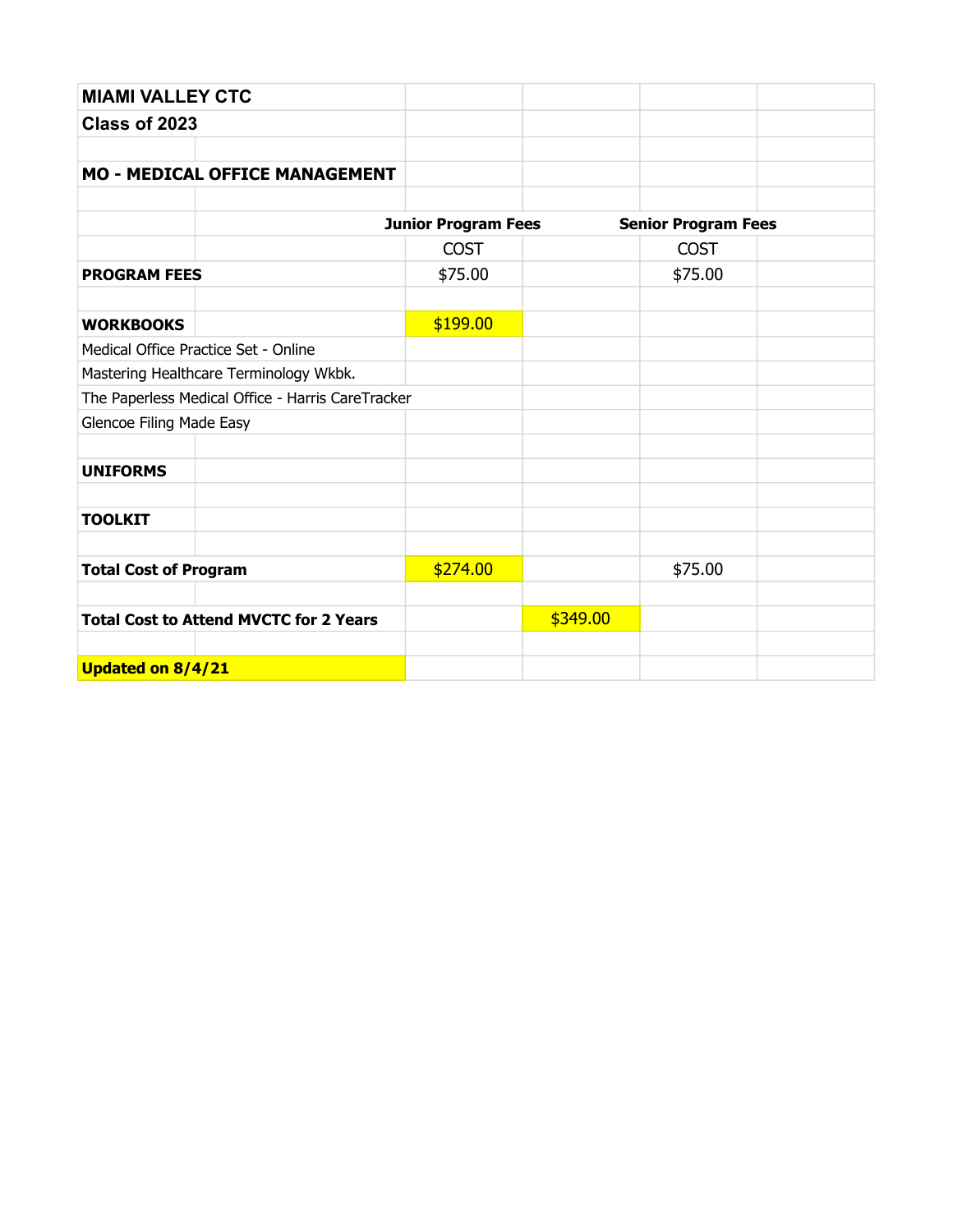| <b>MIAMI VALLEY CTC</b>                       |                            |          |                            |  |
|-----------------------------------------------|----------------------------|----------|----------------------------|--|
| Class of 2023                                 |                            |          |                            |  |
|                                               |                            |          |                            |  |
| <b>MV - MEDIA AND VIDEO PRODUCTION</b>        |                            |          |                            |  |
|                                               |                            |          |                            |  |
|                                               | <b>Junior Program Fees</b> |          | <b>Senior Program Fees</b> |  |
|                                               | <b>COST</b>                |          | <b>COST</b>                |  |
| <b>PROGRAM FEES</b>                           | \$75.00                    |          | \$75.00                    |  |
|                                               |                            |          |                            |  |
| <b>WORKBOOKS</b>                              |                            |          |                            |  |
| <b>UNIFORMS</b>                               |                            |          |                            |  |
| <b>TOOLKIT</b>                                |                            |          |                            |  |
| Flash Drive                                   |                            |          |                            |  |
| <b>Total Cost of Program</b>                  | \$75.00                    |          | \$75.00                    |  |
|                                               |                            |          |                            |  |
| <b>Total Cost to Attend MVCTC for 2 Years</b> |                            | \$150.00 |                            |  |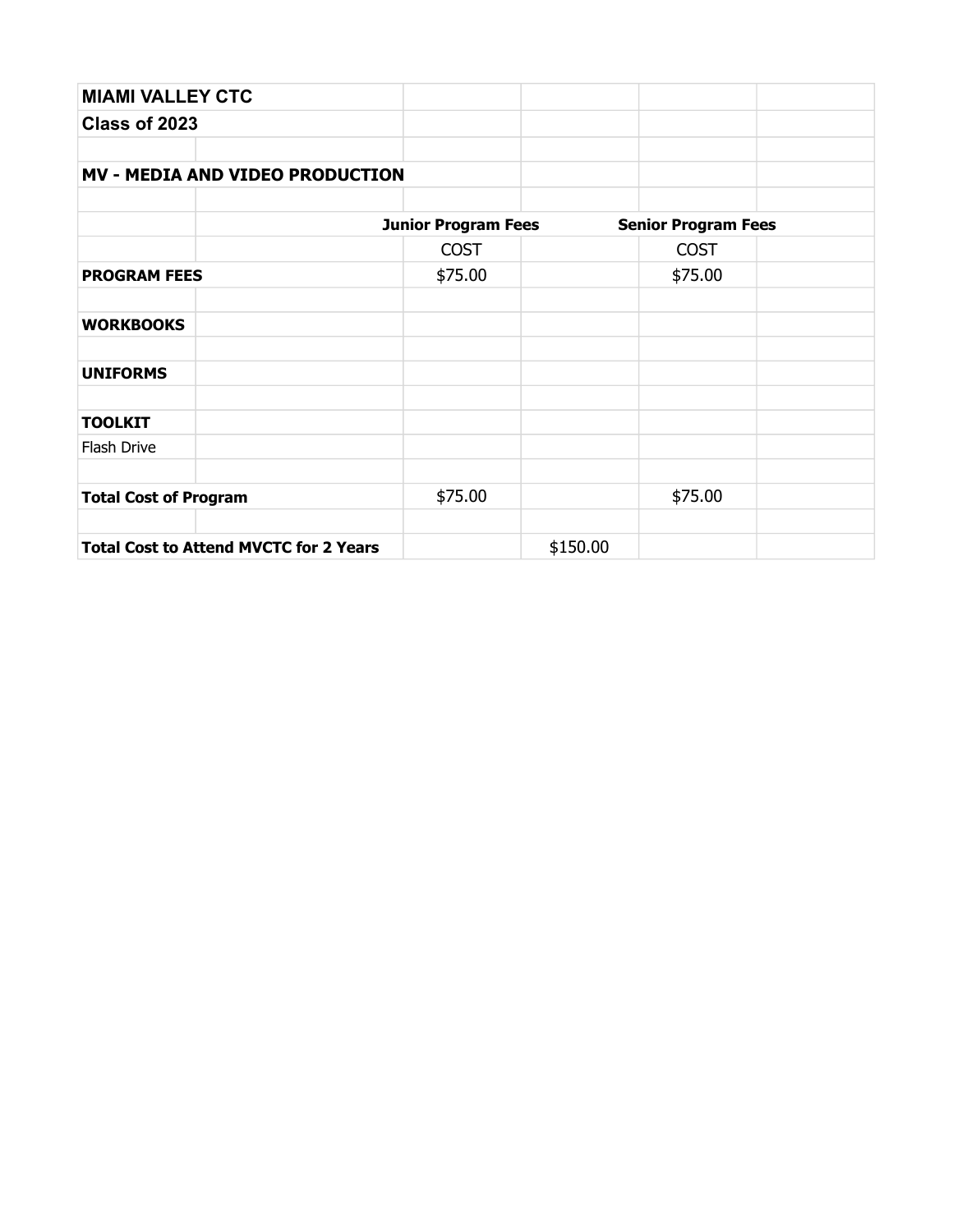| <b>MIAMI VALLEY CTC</b>       |                                               |                            |          |                            |  |
|-------------------------------|-----------------------------------------------|----------------------------|----------|----------------------------|--|
| Class of 2023                 |                                               |                            |          |                            |  |
|                               |                                               |                            |          |                            |  |
|                               | <b>NR - NATURAL RESOURCE MANAGEMENT</b>       |                            |          |                            |  |
|                               |                                               |                            |          |                            |  |
|                               |                                               | <b>Junior Program Fees</b> |          | <b>Senior Program Fees</b> |  |
|                               |                                               | <b>COST</b>                |          | <b>COST</b>                |  |
| <b>PROGRAM FEES</b>           |                                               | \$75.00                    |          | \$75.00                    |  |
| <b>WORKBOOKS</b>              |                                               |                            |          |                            |  |
| <b>UNIFORMS</b>               |                                               | \$137.00                   |          | \$137.00                   |  |
| Polo Shirt - Jr. & Sr.        |                                               |                            |          |                            |  |
| T-Shirt - Jr. & Sr.           |                                               |                            |          |                            |  |
| Hooded Sweatshirt - Jr. & Sr. |                                               |                            |          |                            |  |
| Fleece Zip Pullover - Jr.     |                                               |                            |          |                            |  |
| Anorak Outerwear - Sr.        |                                               |                            |          |                            |  |
| <b>TOOLKIT</b>                |                                               |                            |          |                            |  |
| <b>Total Cost of Program</b>  |                                               | \$212.00                   |          | \$212.00                   |  |
|                               | <b>Total Cost to Attend MVCTC for 2 Years</b> |                            | \$424.00 |                            |  |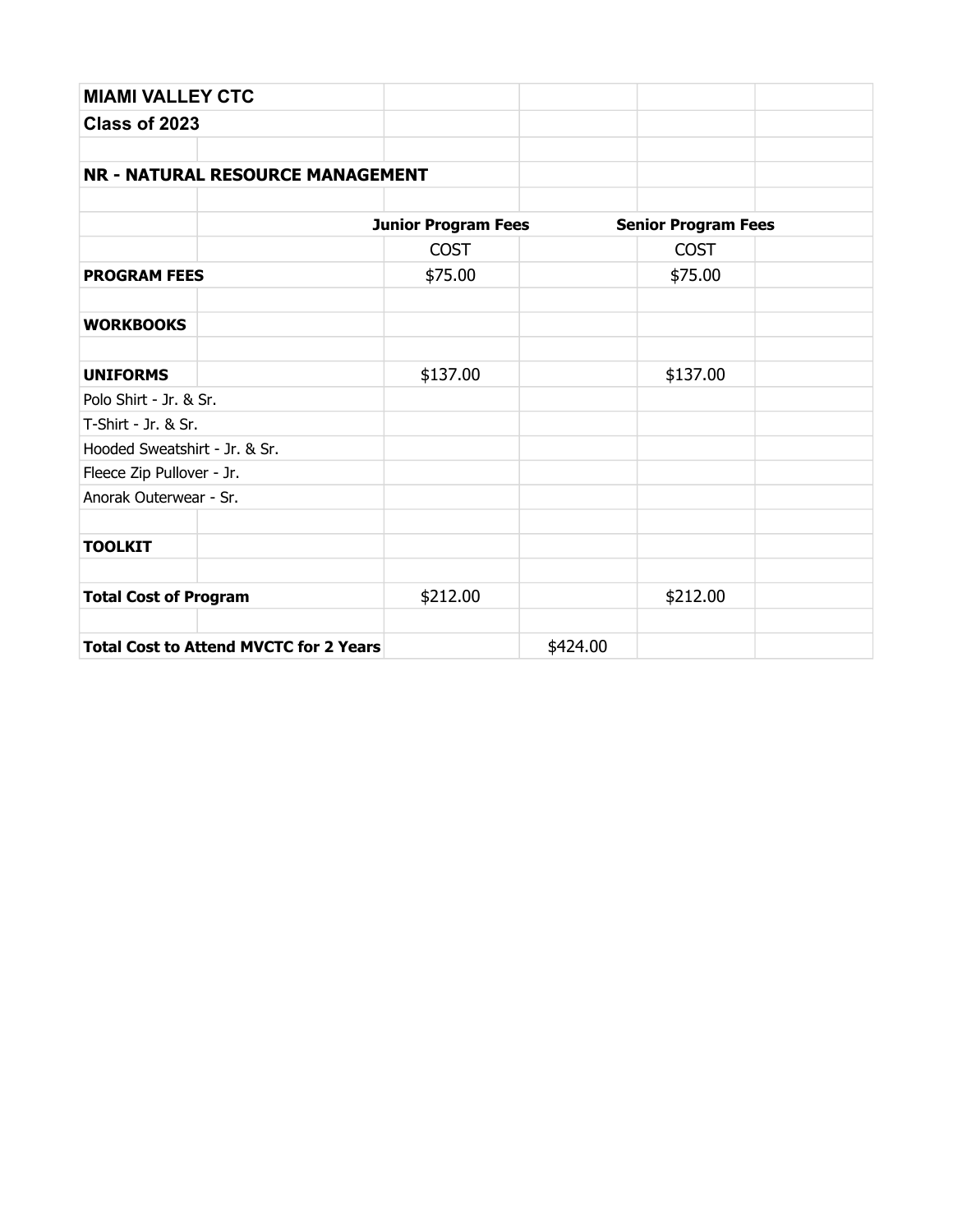| <b>MIAMI VALLEY CTC</b>                       |                            |          |                            |  |
|-----------------------------------------------|----------------------------|----------|----------------------------|--|
| Class of 2023                                 |                            |          |                            |  |
| <b>PM - PRECISION MACHINING</b>               |                            |          |                            |  |
|                                               | <b>Junior Program Fees</b> |          | <b>Senior Program Fees</b> |  |
|                                               | <b>COST</b>                |          | <b>COST</b>                |  |
| <b>PROGRAM FEES</b>                           | \$75.00                    |          | \$75.00                    |  |
| <b>WORKBOOKS</b>                              |                            |          |                            |  |
| <b>UNIFORMS</b>                               | \$39.00                    |          |                            |  |
| Apron and Apron Safety Strings                |                            |          |                            |  |
| <b>TOOLKIT</b>                                |                            |          |                            |  |
| <b>District Owned Toolkit</b>                 |                            |          |                            |  |
| <b>Total Cost of Program</b>                  | \$114.00                   |          | \$75.00                    |  |
| <b>Total Cost to Attend MVCTC for 2 Years</b> |                            | \$189.00 |                            |  |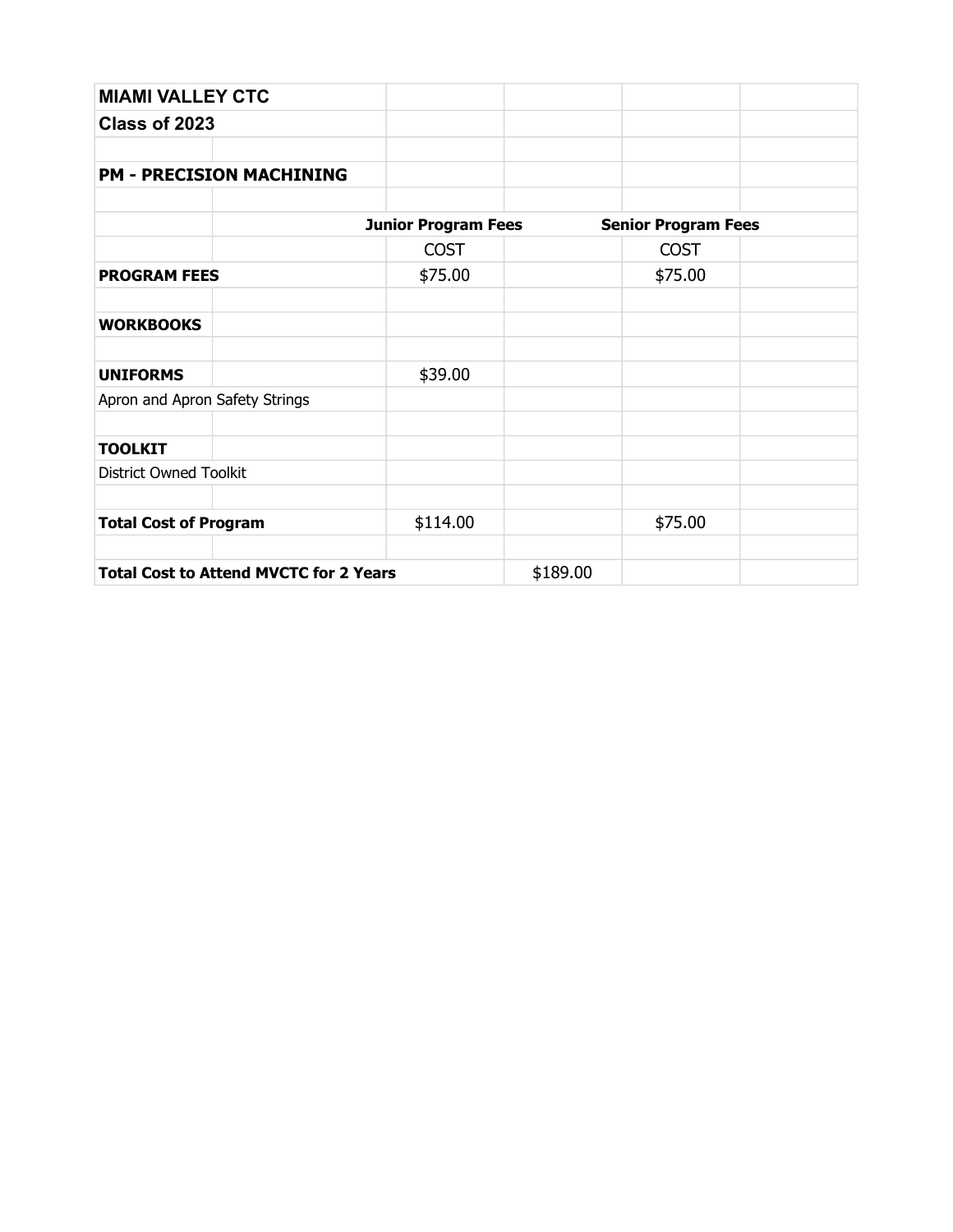| <b>MIAMI VALLEY CTC</b>        |                                                        |                            |          |                            |  |
|--------------------------------|--------------------------------------------------------|----------------------------|----------|----------------------------|--|
| Class of 2023                  |                                                        |                            |          |                            |  |
|                                |                                                        |                            |          |                            |  |
| <b>PN - PRE-NURSING</b>        |                                                        |                            |          |                            |  |
|                                |                                                        |                            |          |                            |  |
|                                |                                                        | <b>Junior Program Fees</b> |          | <b>Senior Program Fees</b> |  |
|                                |                                                        | <b>COST</b>                |          | <b>COST</b>                |  |
| <b>PROGRAM FEES</b>            |                                                        | \$75.00                    |          | \$75.00                    |  |
|                                |                                                        |                            |          |                            |  |
| <b>WORKBOOKS</b>               |                                                        | \$129.00                   |          | \$286.00                   |  |
|                                | Dean Vaughn Medical Terminology Book - Jr.             |                            |          |                            |  |
| NA The Basics - Jr.            |                                                        |                            |          |                            |  |
| The Language of Medicine - Jr. |                                                        |                            |          |                            |  |
|                                | Essentials for Nursing Practice - Sr.                  |                            |          |                            |  |
|                                | Body Structure and Function - Sr.                      |                            |          |                            |  |
| Dosage Calculations - Sr.      |                                                        |                            |          |                            |  |
|                                |                                                        |                            |          |                            |  |
| <b>UNIFORMS</b>                |                                                        | \$41.00                    |          |                            |  |
| Fleece Jacket                  |                                                        |                            |          |                            |  |
|                                | Students will purchase uniforms outside of school fees |                            |          |                            |  |
|                                |                                                        |                            |          |                            |  |
| <b>TOOLKIT</b>                 |                                                        | \$56.00                    |          | \$19.00                    |  |
| Nursing Tote - Jr.             |                                                        |                            |          |                            |  |
| CPR Mask - Sr.                 |                                                        |                            |          |                            |  |
| CNA/STNA Pin - Sr.             |                                                        |                            |          |                            |  |
|                                |                                                        |                            |          |                            |  |
| <b>Total Cost of Program</b>   |                                                        | \$301.00                   |          | \$380.00                   |  |
|                                |                                                        |                            |          |                            |  |
|                                | <b>Total Cost to Attend MVCTC for 2 years</b>          |                            | \$681.00 |                            |  |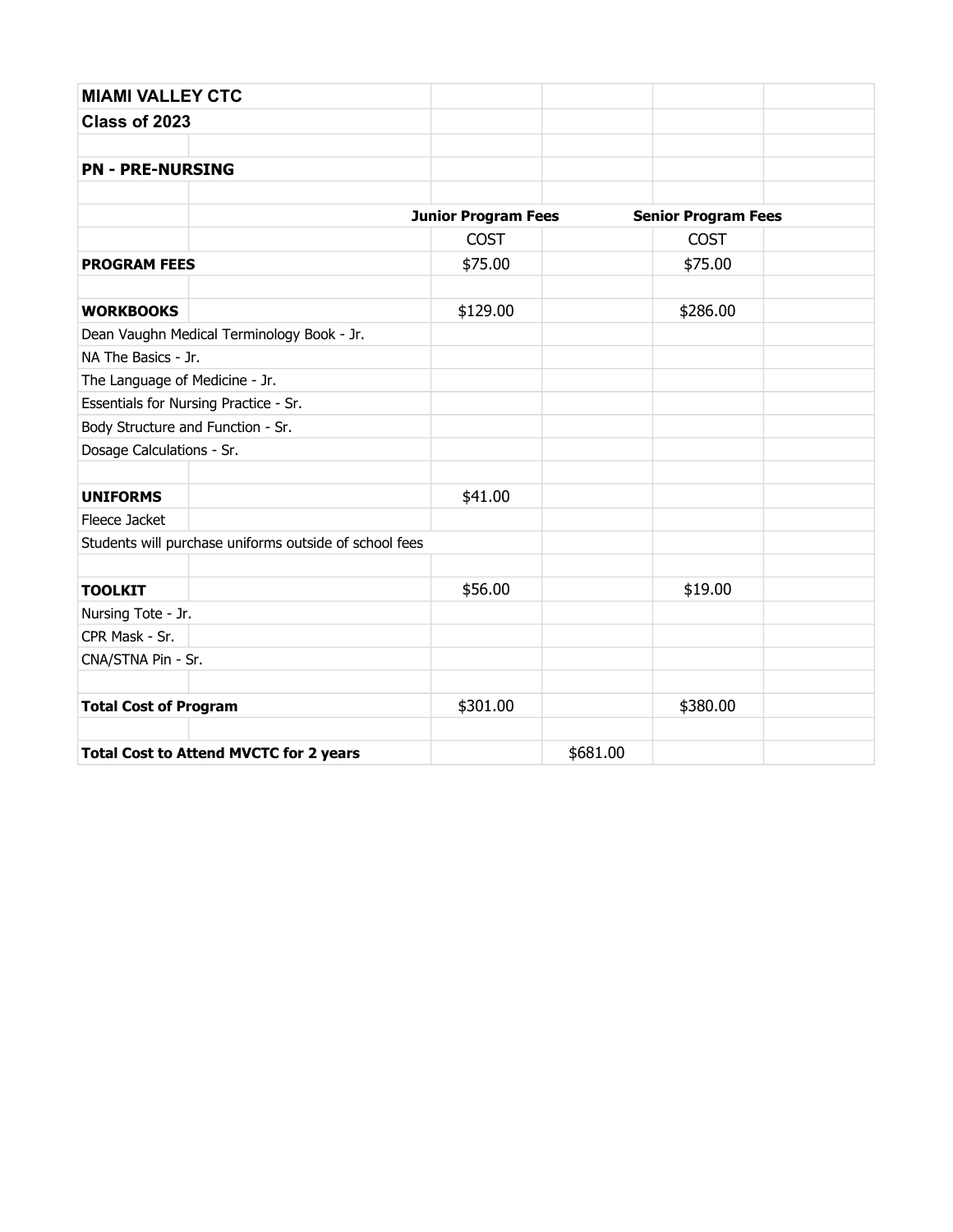| <b>MIAMI VALLEY CTC</b>                       |                            |          |                            |  |
|-----------------------------------------------|----------------------------|----------|----------------------------|--|
| Class of 2023                                 |                            |          |                            |  |
|                                               |                            |          |                            |  |
| <b>RA - ROBOTICS &amp; AUTOMATION</b>         |                            |          |                            |  |
|                                               |                            |          |                            |  |
|                                               | <b>Junior Program Fees</b> |          | <b>Senior Program Fees</b> |  |
|                                               | <b>COST</b>                |          | <b>COST</b>                |  |
| <b>PROGRAM FEES</b>                           | \$75.00                    |          | \$75.00                    |  |
|                                               |                            |          |                            |  |
| <b>WORKBOOKS</b>                              |                            |          |                            |  |
|                                               |                            |          |                            |  |
| <b>UNIFORMS</b>                               | \$42.00                    |          |                            |  |
| Short Sleeve Shirts (2)                       |                            |          |                            |  |
|                                               |                            |          |                            |  |
| <b>TOOLKIT</b>                                |                            |          |                            |  |
| Safety Glasses                                |                            |          |                            |  |
|                                               |                            |          |                            |  |
| <b>Total Cost of Program</b>                  | \$117.00                   |          | \$75.00                    |  |
|                                               |                            |          |                            |  |
| <b>Total Cost to Attend MVCTC for 2 Years</b> |                            | \$192.00 |                            |  |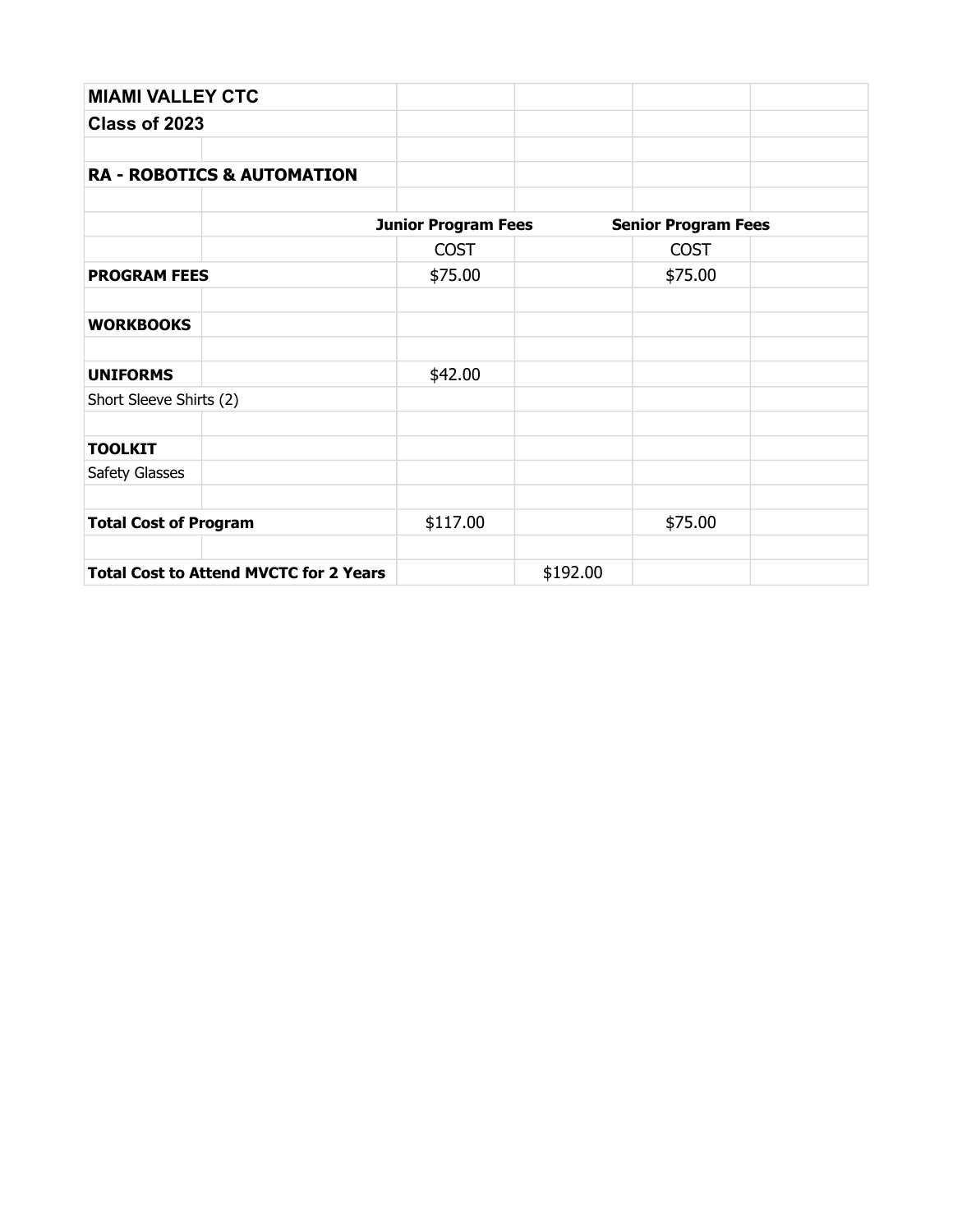| <b>MIAMI VALLEY CTC</b>                       |                            |          |                            |  |
|-----------------------------------------------|----------------------------|----------|----------------------------|--|
| Class of 2023                                 |                            |          |                            |  |
|                                               |                            |          |                            |  |
| <b>RS - RETAIL AGRICULTURAL SERVICES</b>      |                            |          |                            |  |
|                                               |                            |          |                            |  |
|                                               | <b>Junior Program Fees</b> |          | <b>Senior Program Fees</b> |  |
|                                               | <b>COST</b>                |          | <b>COST</b>                |  |
| <b>PROGRAM FEES</b>                           | \$75.00                    |          | \$75.00                    |  |
|                                               |                            |          |                            |  |
| <b>WORKBOOKS</b>                              |                            |          |                            |  |
|                                               |                            |          |                            |  |
| <b>UNIFORMS</b>                               | \$37.00                    |          | \$37.00                    |  |
| 1 Short Sleeve Shirt - Jr. & Sr.              |                            |          |                            |  |
| 1 Long Sleeve Shirt - Jr. & Sr.               |                            |          |                            |  |
| 1 Hoodie - Jr. & Sr.                          |                            |          |                            |  |
|                                               |                            |          |                            |  |
| <b>TOOLKIT</b>                                |                            |          |                            |  |
|                                               |                            |          |                            |  |
| <b>Total Cost of Program</b>                  | \$112.00                   |          | \$112.00                   |  |
|                                               |                            |          |                            |  |
| <b>Total Cost to Attend MVCTC for 2 Years</b> |                            | \$224.00 |                            |  |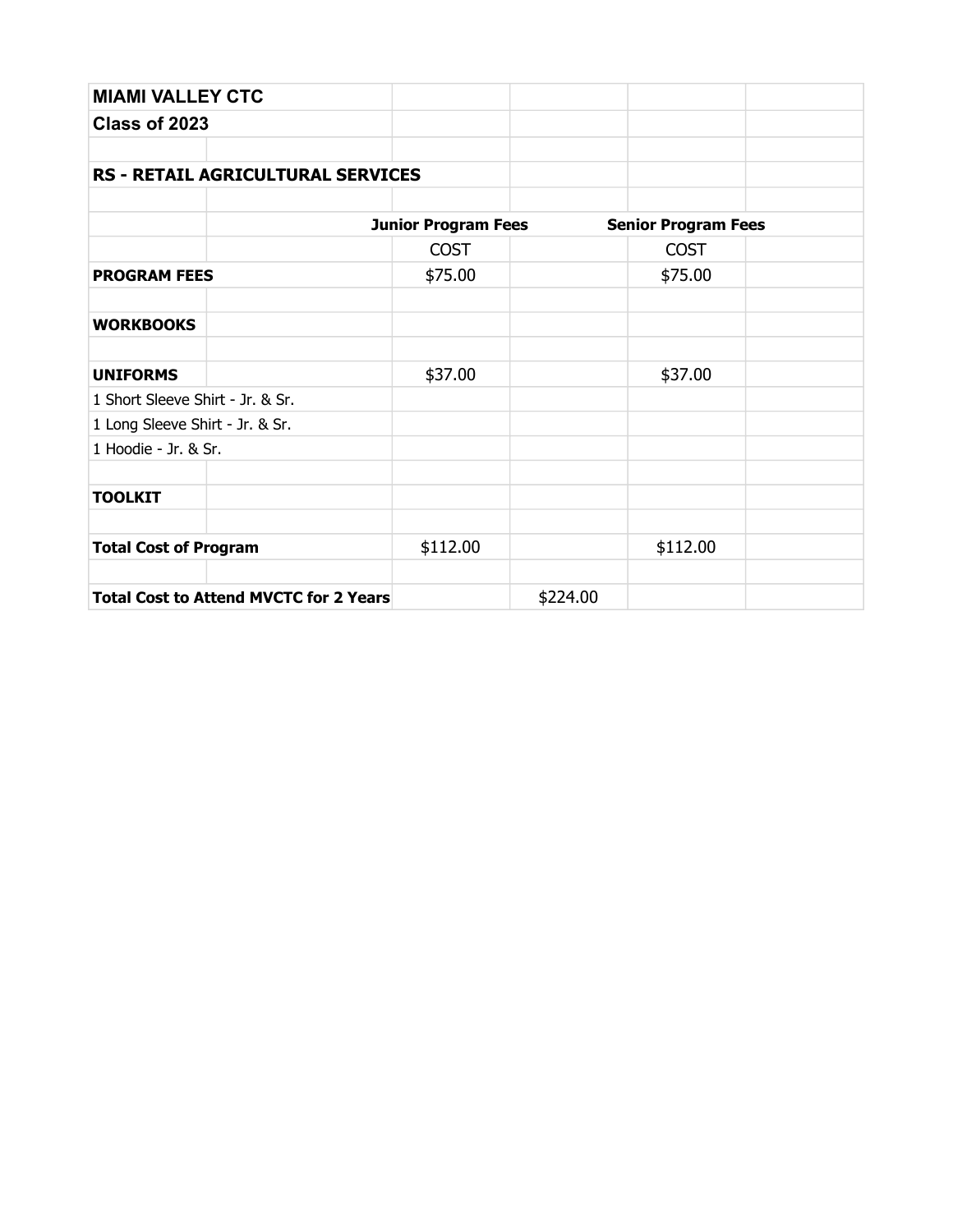| <b>MIAMI VALLEY CTC</b>                       |                            |          |                            |  |
|-----------------------------------------------|----------------------------|----------|----------------------------|--|
| Class of 2023                                 |                            |          |                            |  |
|                                               |                            |          |                            |  |
| <b>SM - SPORTS MANAGEMENT &amp; MARKETING</b> |                            |          |                            |  |
|                                               |                            |          |                            |  |
|                                               | <b>Junior Program Fees</b> |          | <b>Senior Program Fees</b> |  |
|                                               | <b>COST</b>                |          | <b>COST</b>                |  |
| <b>PROGRAM FEES</b>                           | \$75.00                    |          | \$75.00                    |  |
|                                               |                            |          |                            |  |
| <b>WORKBOOKS</b>                              |                            |          |                            |  |
|                                               |                            |          |                            |  |
| <b>UNIFORMS</b>                               | \$50.00                    |          | \$50.00                    |  |
| Polo - Jr. & Sr.                              |                            |          |                            |  |
| 1/4 Zip Shirt - Jr. & Sr.                     |                            |          |                            |  |
|                                               |                            |          |                            |  |
| <b>TOOLKIT</b>                                |                            |          |                            |  |
| Flash Drive                                   |                            |          |                            |  |
|                                               |                            |          |                            |  |
| <b>Total Cost of Program</b>                  | \$125.00                   |          | \$125.00                   |  |
|                                               |                            |          |                            |  |
| <b>Total Cost to Attend MVCTC for 2 Years</b> |                            | \$250.00 |                            |  |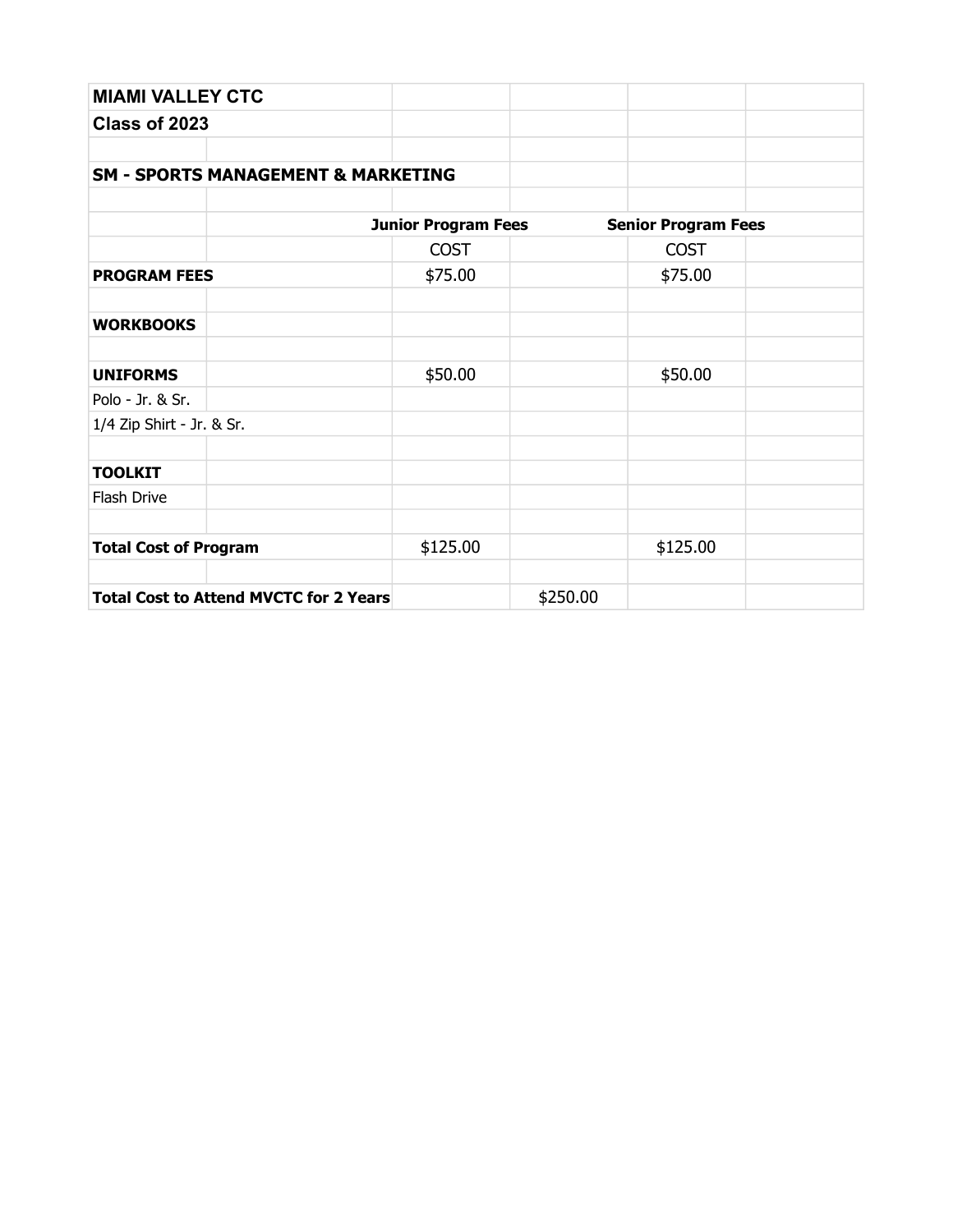| <b>MIAMI VALLEY CTC</b>                             |                            |          |                            |  |  |
|-----------------------------------------------------|----------------------------|----------|----------------------------|--|--|
| Class of 2023                                       |                            |          |                            |  |  |
|                                                     |                            |          |                            |  |  |
| <b>SP - SPORTS MEDICINE</b>                         |                            |          |                            |  |  |
|                                                     |                            |          |                            |  |  |
|                                                     | <b>Junior Program Fees</b> |          | <b>Senior Program Fees</b> |  |  |
|                                                     | <b>COST</b>                |          | <b>COST</b>                |  |  |
| <b>PROGRAM FEES</b>                                 | \$75.00                    |          | \$75.00                    |  |  |
| <b>WORKBOOKS</b>                                    | \$134.00                   |          |                            |  |  |
| Examination of Musculoskeletal Injuries             |                            |          |                            |  |  |
| ACSM Guidelines for Exercise Testing & Prescription |                            |          |                            |  |  |
| <b>UNIFORMS</b>                                     | \$78.00                    |          |                            |  |  |
| 2 Dry Fit Shirts                                    |                            |          |                            |  |  |
| 1 Polo Shirt                                        |                            |          |                            |  |  |
| 1 Pair of Shorts                                    |                            |          |                            |  |  |
| <b>TOOLKIT</b>                                      |                            |          |                            |  |  |
|                                                     |                            |          |                            |  |  |
| <b>Total Cost of Program</b>                        | \$287.00                   |          | \$75.00                    |  |  |
| <b>Total Cost to Attend MVCTC for 2 Years</b>       |                            | \$362.00 |                            |  |  |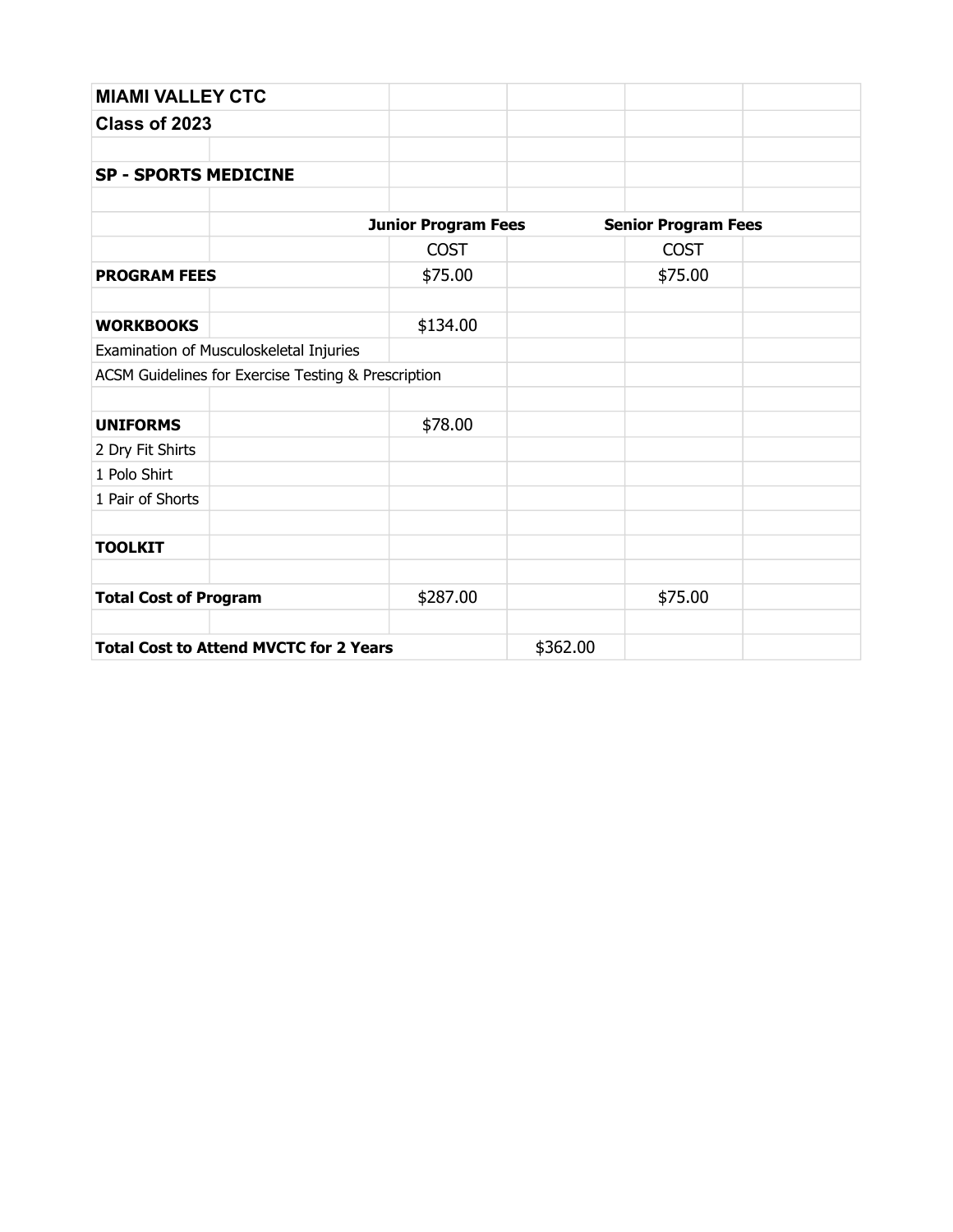| <b>MIAMI VALLEY CTC</b>                       |                            |          |                            |  |
|-----------------------------------------------|----------------------------|----------|----------------------------|--|
| Class of 2023                                 |                            |          |                            |  |
|                                               |                            |          |                            |  |
| <b>VS - VETERINARY SCIENCE</b>                |                            |          |                            |  |
|                                               |                            |          |                            |  |
|                                               | <b>Junior Program Fees</b> |          | <b>Senior Program Fees</b> |  |
|                                               | <b>COST</b>                |          | <b>COST</b>                |  |
| <b>PROGRAM FEES</b>                           | \$75.00                    |          | \$75.00                    |  |
| <b>WORKBOOKS</b>                              |                            |          |                            |  |
| <b>UNIFORMS</b>                               | \$220.00                   |          | \$220.00                   |  |
| 5 Scrub Tops - Jr. & Sr.                      |                            |          |                            |  |
| 5 Scrub Bottoms - Jr. & Sr.                   |                            |          |                            |  |
| <b>TOOLKIT</b>                                |                            |          |                            |  |
| <b>Total Cost of Program</b>                  | \$295.00                   |          | \$295.00                   |  |
| <b>Total Cost to Attend MVCTC for 2 Years</b> |                            | \$590.00 |                            |  |